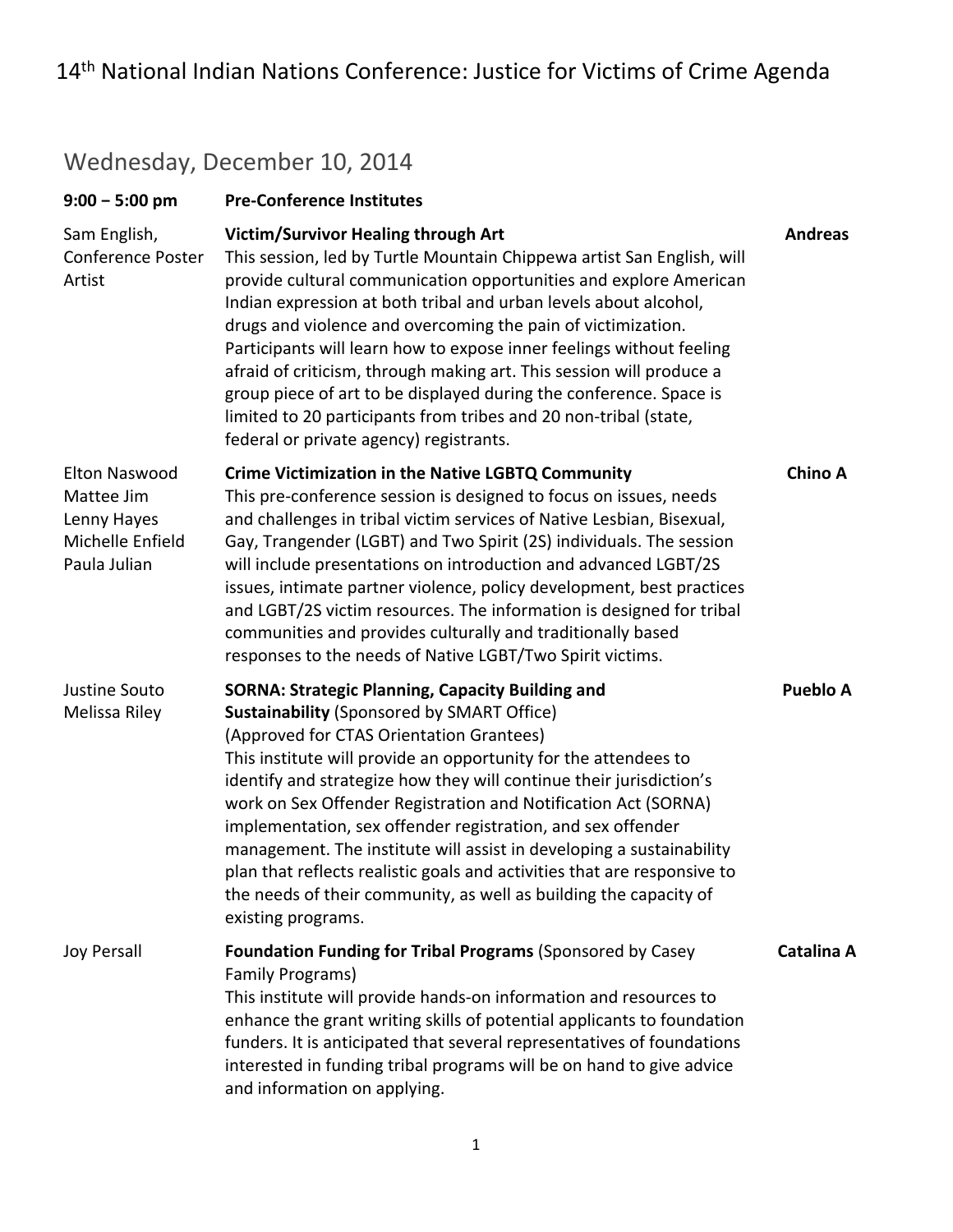| Leslie Hagan<br>Lori Moriarty | Drug Endangered Children: Collaborative Responses<br>(Approved for CTAS Orientation Grantees) (Sponsored by U.S.<br>Department of Justice, Office of Legal Education)<br>The National Alliance for Drug Endangered Children defines drug<br>endangered children (DEC) as children who are at risk of suffering<br>physical or emotional harm as a result of illegal drug use,<br>possession, manufacturing, cultivation, or distribution. They may<br>also be children whose caretaker's substance misuse interferes with<br>the caretaker's ability to parent and provide a safe and nurturing<br>environment. The primary challenge with illegal substance abuse<br>and DEC is in coordinating the social and political systems charged<br>with preventing, intervening, and treating these cases. This session<br>will discuss relevant federal laws and strategies for developing a<br>successful DEC program. | <b>Madera</b>           |
|-------------------------------|--------------------------------------------------------------------------------------------------------------------------------------------------------------------------------------------------------------------------------------------------------------------------------------------------------------------------------------------------------------------------------------------------------------------------------------------------------------------------------------------------------------------------------------------------------------------------------------------------------------------------------------------------------------------------------------------------------------------------------------------------------------------------------------------------------------------------------------------------------------------------------------------------------------------|-------------------------|
| the Advisory<br>Committee     | Invited members of Attorney General's Task Force on Al/AN Children Exposed to<br>Violence Report ( <i>Morning Session</i> ) (Sponsored by Office of Juvenile<br>Justice and Delinquency Prevention)<br>The AG's Advisory Committee held four hearings and six listening<br>sessions nationwide over the past 14 months to listen to the<br>concerns from Indian country and Alaska Native Villages on the issue<br>of AI/AN children exposed to violence. Their final report (issued on<br>November 18, 2014) included thirty one detailed recommendations<br>to begin to address the problems. This institute will examine the<br>thirty one recommendations in the final report. Advisory Committee<br>members will discuss their approach and findings.                                                                                                                                                         | Pasadena<br>(Tentative) |
| John Dossett<br>Steve Aycock  | <b>Implementing VAWA Special Domestic Violence Criminal</b><br>Jurisdiction (Sponsored by Bureau of Justice Assistance and Office<br>on Violence Against Women) (Afternoon Session)<br>This afternoon institute will provide a detailed examination of the<br>issues tribes need to address if they are interested in exercising the<br>Violence against Women Act (VAWA) 2013 Reauthorization<br>provisions concerning Special Tribal Domestic Violence Criminal<br>Jurisdiction over Non-Indians which is potentially available for all<br>tribes as of the March 7, 2015 effective date. The discussions will<br>include a panel presentation including representatives from all three<br>VAWA Special Domestic Violence Criminal Jurisdiction Pilot Project<br>Tribes - Confederated Tribes of the Umatilla Reservation, Pascua<br>Yaqui Tribe, and Tulalip Tribes.                                            | Pasadena<br>(Tentative) |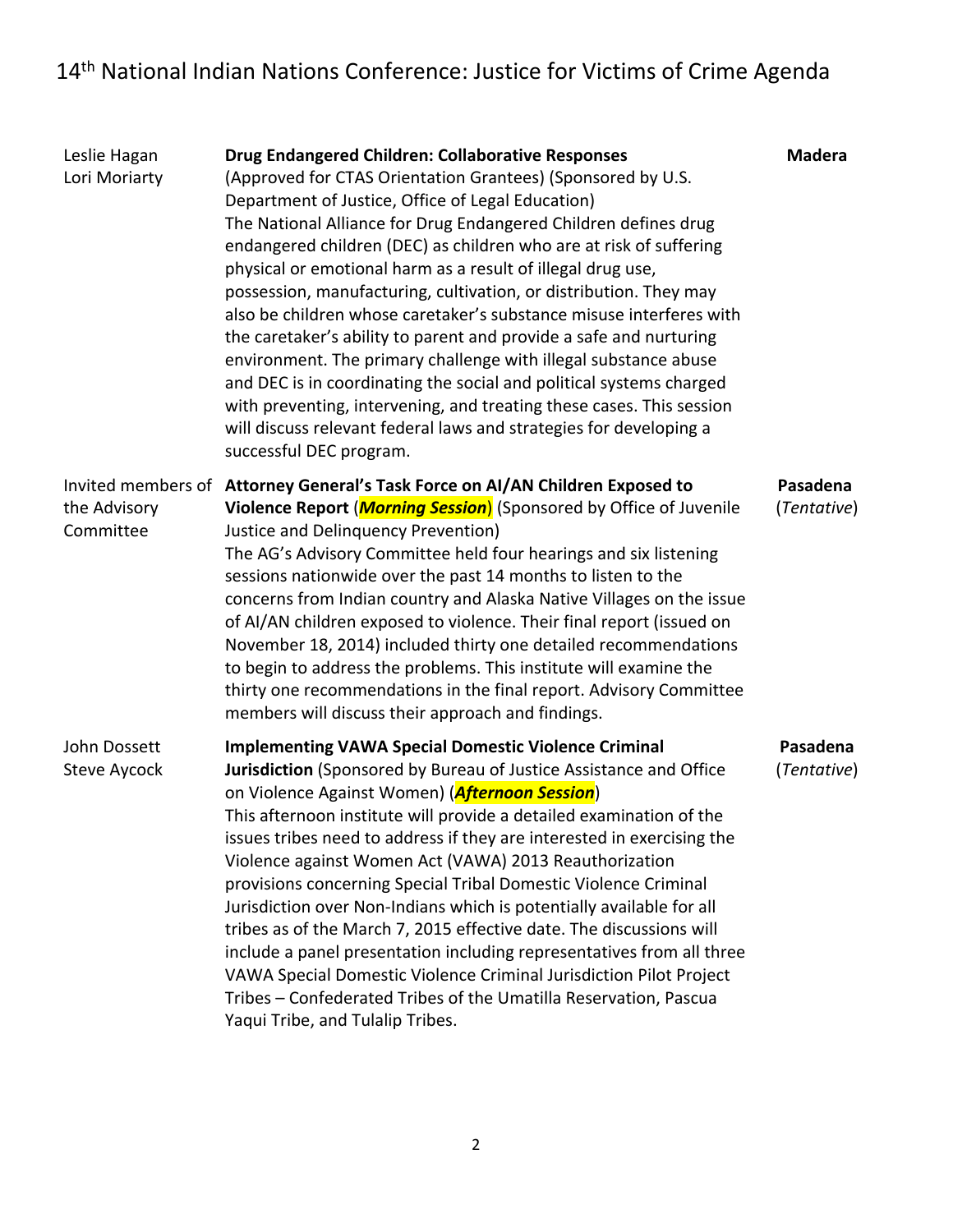| <b>BJ</b> Jones<br>Michelle Rivard<br>Parks                                                                                                                                         | Using Tradition and Custom to Promote Healing in Tribal<br><b>Courts (Sponsored by Bureau of Justice Assistance)</b><br>(Approved for CTAS Orientation Grantees)<br>This pre-conference institute will include several sessions that<br>highlight examples of traditional justice at work in tribal courts.<br>Sessions shall emphasize how the incorporation of traditional justice<br>methodologies, services and programs can promote healing within<br>tribal communities and resolve conflicts for community members.                                                                                                                                                                                                                                                                                                                                                                               | <b>Sierra</b>      |
|-------------------------------------------------------------------------------------------------------------------------------------------------------------------------------------|----------------------------------------------------------------------------------------------------------------------------------------------------------------------------------------------------------------------------------------------------------------------------------------------------------------------------------------------------------------------------------------------------------------------------------------------------------------------------------------------------------------------------------------------------------------------------------------------------------------------------------------------------------------------------------------------------------------------------------------------------------------------------------------------------------------------------------------------------------------------------------------------------------|--------------------|
| <b>Christine Crossland</b><br><b>Ada Pecos Melton</b><br>Thomasine<br>Heitkamp<br><b>Alison Brooks</b><br>Martin<br>Rachel Swaner<br><b>Beverly Patchell</b><br><b>Brad Myrstol</b> | National Institute of Justice Indian Country Research<br>Initiatives (Sponsored by National Institute of Justice)<br>This pre-conference institute will highlight several innovative Indian<br>country research initiatives funded through the National Institute of<br>Justice. Presentations include: 1) overview and meet and greet with<br>staff from NIJ's national baseline study research team; 2) findings<br>from federal, state and tribal response to violence against women in<br>Indian country studies; 3) transparent and culturally responsive<br>research practice on tribal lands; 4) the importance of question and<br>context in developing your methodology; 5) police departments' use<br>of lethality assessments; 6) the defending childhood initiative and<br>culture as healing; and 7) listening session on NIJ's tribal youth study<br>examining violence and victimization. | Ventura            |
| Jeff Davis<br>Anadarko Elder<br><b>Protection Team</b><br>Dr. Jacqueline Gray<br>Jennifer Cross                                                                                     | <b>Addressing Elder Abuse in Indian Country (Sponsored</b><br>by Department of Health and Human Services)<br>The pre-conference will be a virtual conference that will be<br>streamed on the internet, addressing elder abuse in Indian country.<br>Jeff Davis, Assistant U.S. Attorney will speak on the elder abuse<br>model code. The Anadarko (OK) Elder Protection Team will talk<br>about the multidisciplinary team and their approach to elder<br>protection. Dr. Jacque Gray, NIEJI program director will speak on<br>elder abuse indicators and the NIEJI program. Jennifer Cross, JD,<br>NIEJI Program Coordinator will speak about implementation of an<br>elder protection program.                                                                                                                                                                                                         | <b>Smoketree F</b> |
| $4:00 - 8:00$ pm                                                                                                                                                                    | <b>On-Site Conference Registration</b>                                                                                                                                                                                                                                                                                                                                                                                                                                                                                                                                                                                                                                                                                                                                                                                                                                                                   | Santa Rosa         |

**and Distribution of Materials**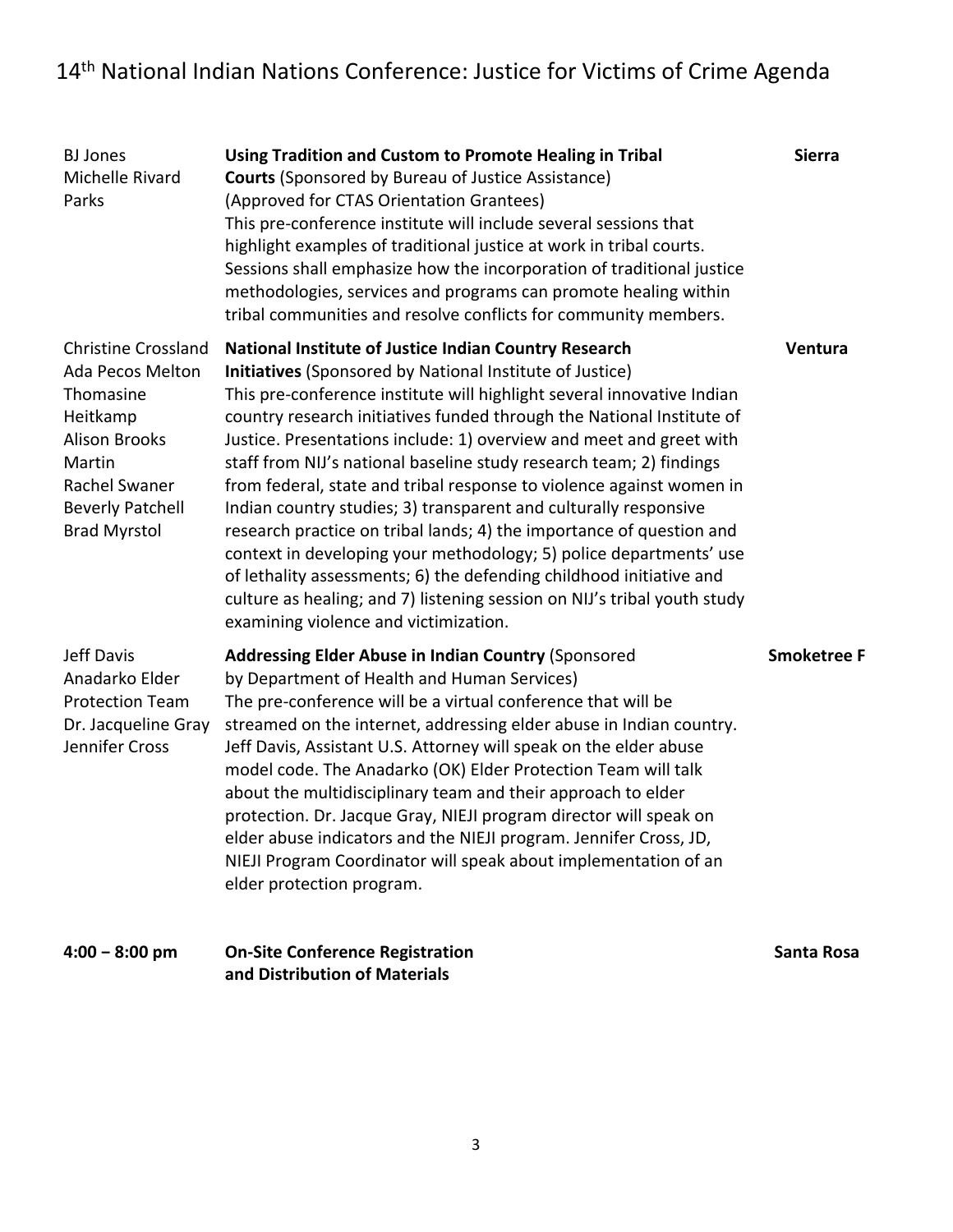**5:00 − 7:30 pm Conference Reception** (*Optional*) Reception Fully Funded by: San Manuel Band of Mission Indians Agua Caliente Band of Cahuilla Indians Casey Family Programs (No federal funds utilized)

#### **Emcee**

Elton Naswood (*Navajo*) Senior Program Analyst Capacity Building Division Office of Minority Health Resource Center

#### **Strength from within: Rekindling Tribal Traditions through Music**

Joanne Shenandoah (*Iroquois*) Grammy Award Winning Singer/Performer/Composer/Actress/Lecturer Co‐Chair, Attorney General's Advisory Committee on American Indian and Alaska Native Children Exposed to Violence

### Thursday, December 11, 2014

| 7:00 - 9:00 am | <b>On-Site Conference Registration</b><br>and Distribution of Materials | Santa Rosa                    |
|----------------|-------------------------------------------------------------------------|-------------------------------|
| 9:00 - Noon    | <b>Plenary Opening Session</b>                                          | California<br><b>Ballroom</b> |
|                | <b>Emcees</b>                                                           |                               |
|                | Sarah Deer (Mvskoke)                                                    |                               |
|                | Bonnie Clairmont (Ho-Chunk)                                             |                               |
|                | <b>Opening Invocation</b>                                               |                               |
|                | Ernest Siva (Serrano/Cahuilla)                                          |                               |
|                | <b>Honoring Victim/Survivor Voices</b>                                  |                               |

**Flag/Honor Song** The Boyz

**Posting of Colors** First Nations Women Warriors **Welcome** Jeff L. Grubbe (*Agua Caliente*) *(Invited)* Chairman, Agua Caliente Band of Cahuilla Indians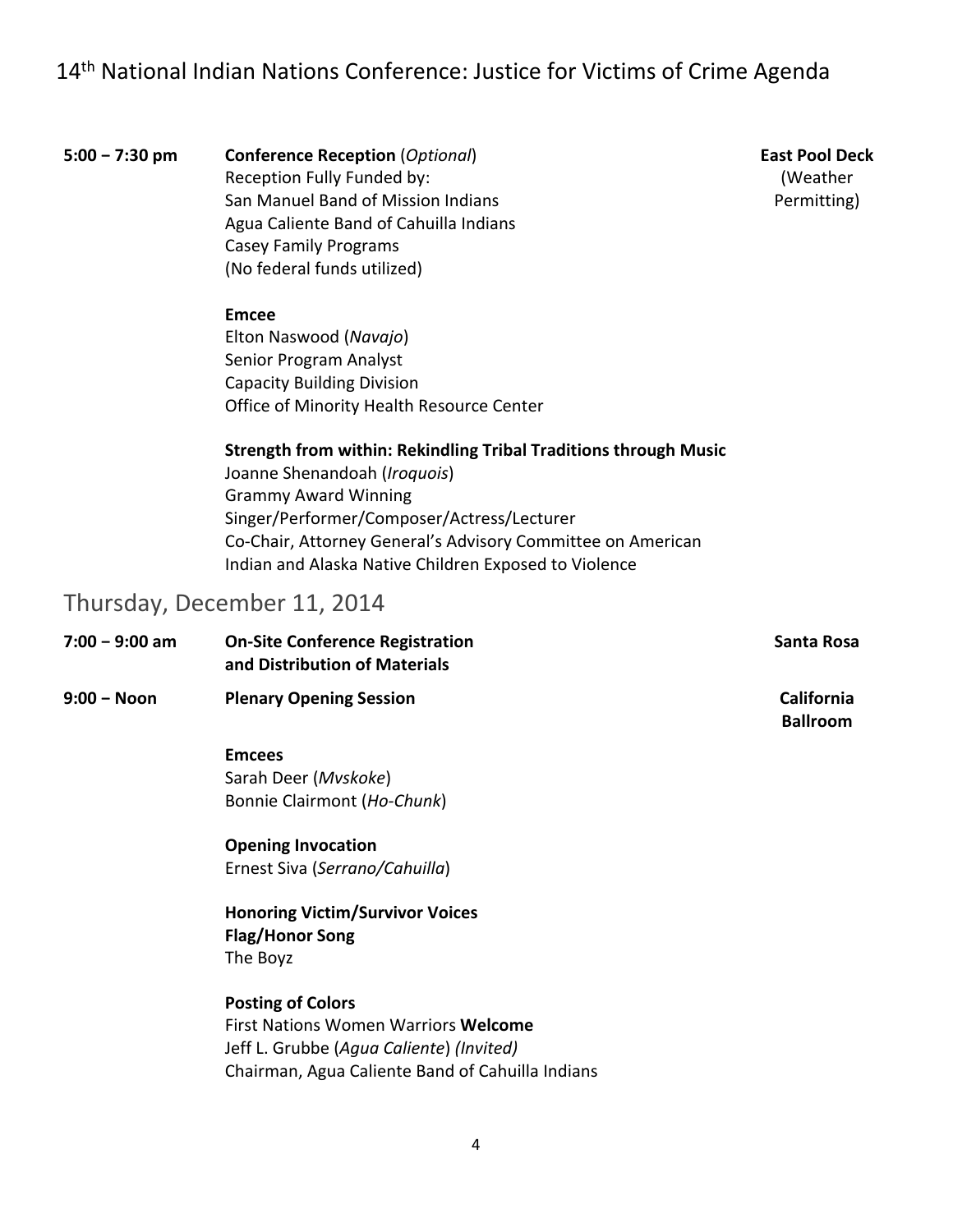#### **Cultural Ceremony (Chair Ceremony)**

 Honoring Ceremony for Victims/Survivors of Violence Jim Clairmont (*Sicangu Lakota*) Spiritual Leader

#### **Opening Remarks**

 Karol V. Mason Assistant Attorney General Office of Justice Programs U.S. Department of Justice

 Hon. Eric H. Holder, Jr. (*Invited*) Attorney General U.S. Department of Justice

#### **FBI Indian Country Programs**

 James B. Comey Federal Bureau of Investigation (FBI) Director

#### **VAWA 2013 Reauthorization: Role of Tribal Leadership**

 Deborah Parker (*Tulalip Tribes*) Board Member, Board of Directors Tulalip Tribe

#### **VAWA 2013 Reauthorization: Pilot Project Panel Presentation**

 Moderator: Steven Aycock Judge in Residence National Council of Juvenile and Family Court Judges

 *Panelists include representatives from all three VAWA Special Domestic Violence Criminal Jurisdiction Pilot Project Tribes*:

### **Confederated Tribes of Umatilla Reservation**

Brent Leonard, Tribal Attorney

#### **Pascua Yaqui Tribe**

 Alfred Urbina, Attorney General Oscar "OJ" Flores, Chief Prosecutor

#### **Tulalip Tribes**

 Theresa M. Pouley (*Colville Confederated Tribes*), Chief Judge  Michelle Demmert (*Tlingit, Eagle Clan*), Reservation Attorney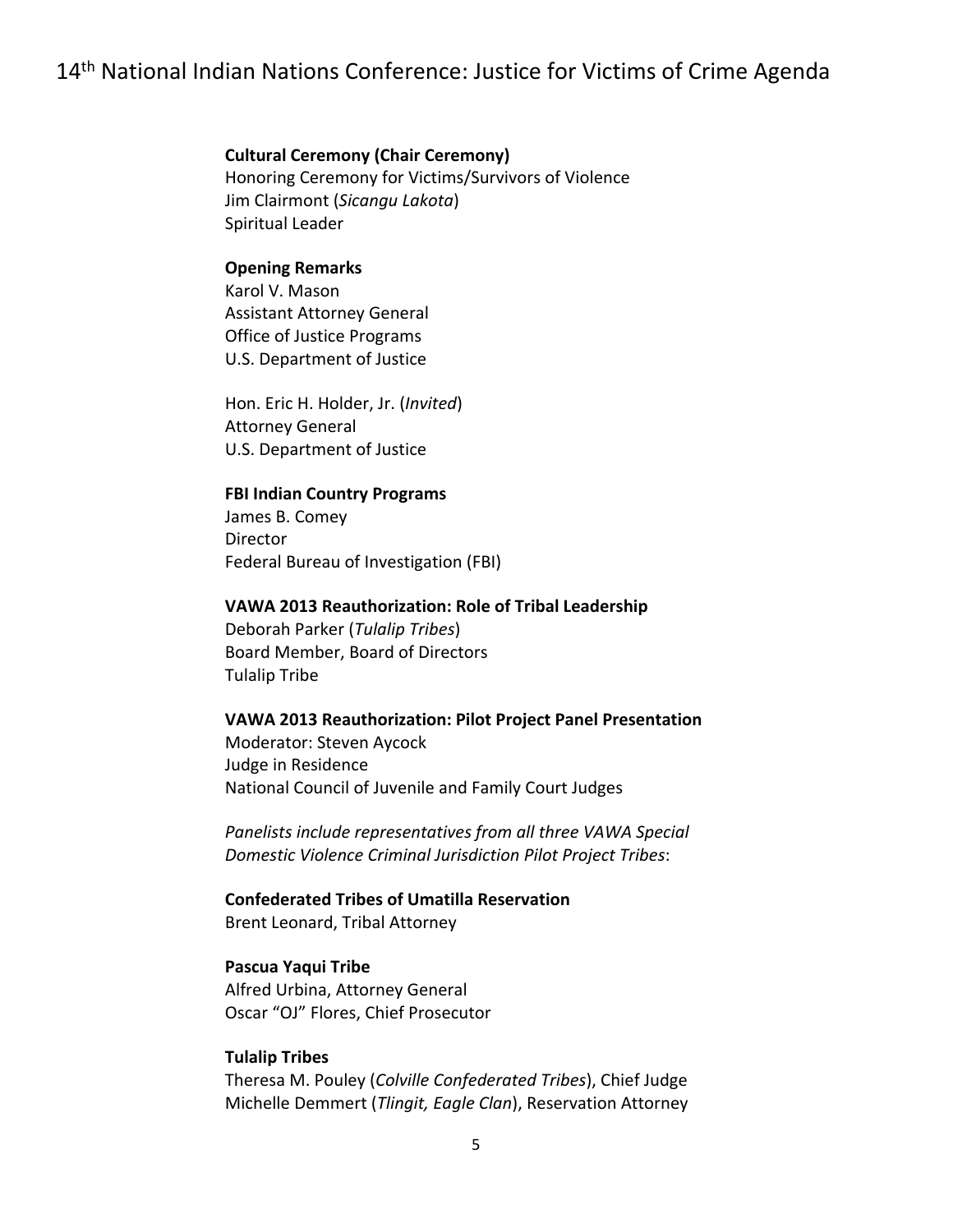|                                | Sharon Jones Hayden, Domestic Violence and Sexual Assault<br>Prosecutor                                                                                                                                                                                                                                                                                                                                                                                                                                                                                                                                                                                                                                                                                                                                                                                           |                      |
|--------------------------------|-------------------------------------------------------------------------------------------------------------------------------------------------------------------------------------------------------------------------------------------------------------------------------------------------------------------------------------------------------------------------------------------------------------------------------------------------------------------------------------------------------------------------------------------------------------------------------------------------------------------------------------------------------------------------------------------------------------------------------------------------------------------------------------------------------------------------------------------------------------------|----------------------|
| Noon - 1:30 pm                 | LUNCH (on your own)                                                                                                                                                                                                                                                                                                                                                                                                                                                                                                                                                                                                                                                                                                                                                                                                                                               |                      |
| $1:30 - 3:00$ pm               | <b>Workshops A</b>                                                                                                                                                                                                                                                                                                                                                                                                                                                                                                                                                                                                                                                                                                                                                                                                                                                |                      |
| Sarah Curtiss<br>Alyxis Feltus | Native Sisters Society-Community Based Organizing to End<br><b>Trafficking of Native Women</b><br>The Native Sisters Society is a community-based group that formed<br>out of a need to elevate the voices and experiences of Native<br>survivors of sex trafficking. This workshop will show how<br>communities can organize at the ground level in order to address<br>service gaps for Native trafficking survivors.                                                                                                                                                                                                                                                                                                                                                                                                                                           | A1<br><b>Andreas</b> |
| <b>Sheri Freemont</b>          | Preventing Child Sexual Abuse-Darkness to Light Stewards of<br><b>Children</b> (Sponsored by Salt River Pima-Maricopa Community)<br>This program is a national educational program that is designed to<br>educate all persons who care for children how to help prevent child<br>sexual abuse. The program is facilitated by a Tribal Advocacy<br>Director. The program covers difficult subject matter but offers<br>practical ideas to help keep children safe and allows attendees to<br>better coordinate a response.                                                                                                                                                                                                                                                                                                                                         | A2<br>Chino          |
| Gayle Thom<br>L.G. Robertson   | <b>Building Resiliency in Victim Service Providers</b><br>Reasons we are drawn to become one who works violent crime<br>cases may be as varied as the many disciplines critical to<br>constructive outcomes. Regardless of our role, the secondary<br>trauma of seeing and hearing the many details when working<br>victims' cases can have a disturbing effect on us as professionals and<br>yes, on our families as well. The trainers' experience responding to<br>violent crime in tribal communities, half of which were child sexual<br>abuse cases, provides firsthand insight. Participants will learn to<br>build resiliency not only within themselves, but also in staff and<br>volunteers. Ours is important work. Resiliency is the key to being<br>able to continue to DO this work well and continue to make a<br>positive difference at home too. | A3<br><b>Pueblo</b>  |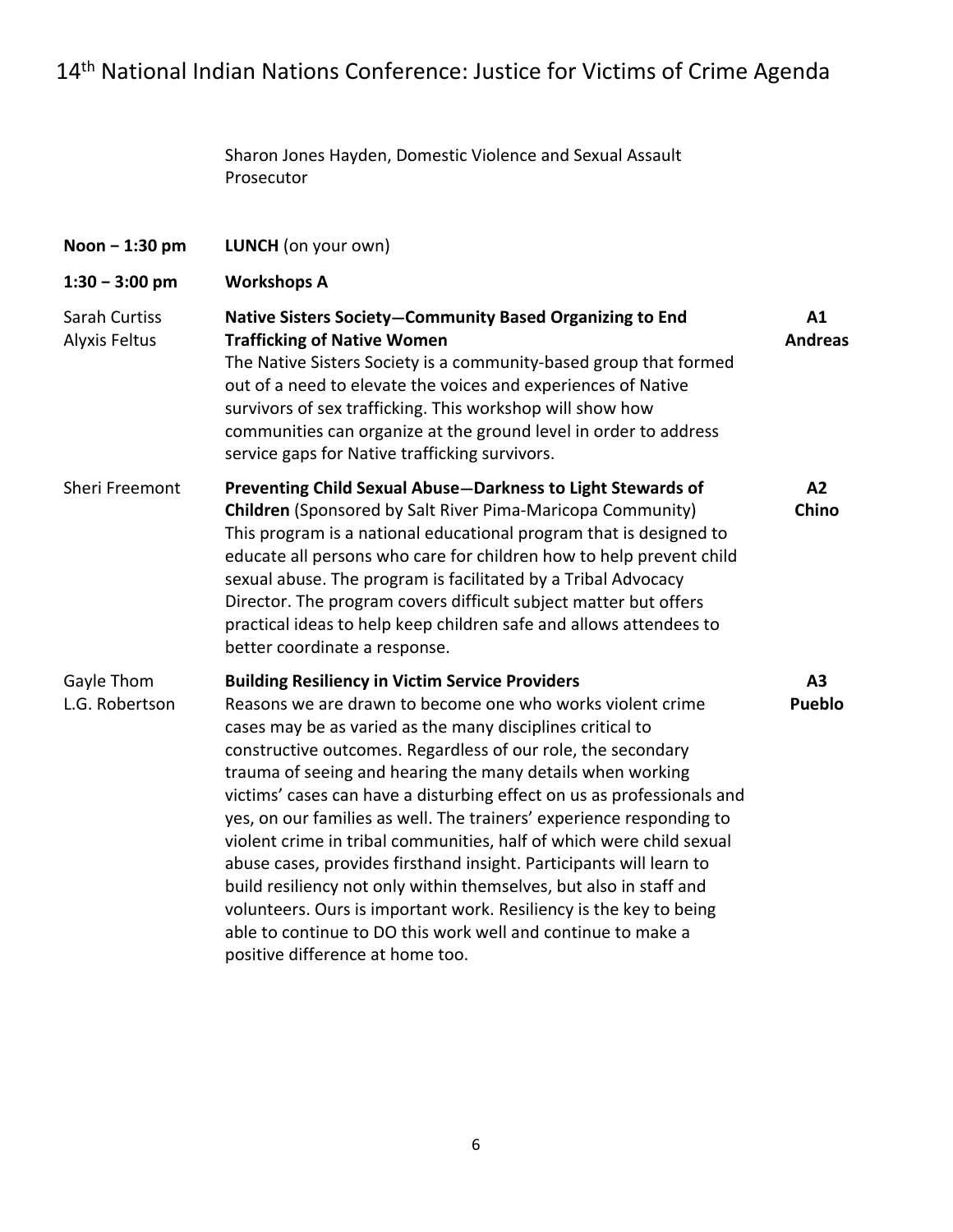| <b>Bethany Case</b><br><b>Wind River</b><br><b>Santee Sioux</b><br>Leeh Lake                            | New OVC Video Series: A Circle of Healing for Native Children<br><b>Endangered by Drugs</b><br>This workshop will be the first public screening of a new OVC video<br>series-A Circle of Healing for Native Children Endangered by Drugs.<br>Participants will have an opportunity to view the videos series and<br>interact with a panel of tribal members and programs that are<br>featured in the videos.                                                                                                                                                                                  | A4<br><b>Mohave</b>          |
|---------------------------------------------------------------------------------------------------------|-----------------------------------------------------------------------------------------------------------------------------------------------------------------------------------------------------------------------------------------------------------------------------------------------------------------------------------------------------------------------------------------------------------------------------------------------------------------------------------------------------------------------------------------------------------------------------------------------|------------------------------|
| Jim Warren<br>C. Kirk Johnson<br><b>Allison Turkel</b><br>Juli Ann Grant<br>Chris Lobanov-<br>Rostovsky | A Comprehensive Approach to Sex Offender Management: The<br><b>Importance of Victim-Centeredness (Sponsored by SMART Office)</b><br>This session will assist participants in gaining a better understanding<br>of the role of victim-centeredness in sex offender management<br>including registration and notification, the impacts of sexual<br>victimization, and how best to develop and provide system support<br>services for victims, families, and the community using existing tribal<br>resources.                                                                                  | <b>A5</b><br><b>Catalina</b> |
| Lisa Jaeger<br><b>Mishal Gaede</b><br>Dave Raasch                                                       | Circles of Healing and Justice (Sponsored by Bureau of Justice<br>Assistance and Tanana Chiefs Conference)<br>Participants will join together in demonstrating how the strength of<br>"Circles" is being used in tribal court cases to not only heal victims of<br>crime but also to rekindle cultural practices while holding offenders<br>accountable through community-based sentencing. Community<br>ownership of the outcome is promising to be a more effective<br>means of addressing crime and restoring justice not only for tribal<br>court cases, but also state judicial systems. | A6<br><b>Madera</b>          |
| Sarah Deer<br>Peggy L. Bird<br>Sarah Collins<br>Geri Wisner<br>Shannon May                              | OVC's SANE/SART Federal Advisory Committee: Recommendations<br>to Attorney General Holder<br>Representatives of the National Coordination Committee on the<br>American Indian/Alaska Native Sexual Assault Nurse Examiner-<br>Sexual Assault Response Team Initiative will provide an overview of<br>the initiative and the committee's recommendations to Attorney<br>General Holder on improving the way Department of Justice<br>agencies respond to sexual violence in tribal nations.                                                                                                    | <b>A7</b><br>Pasadena        |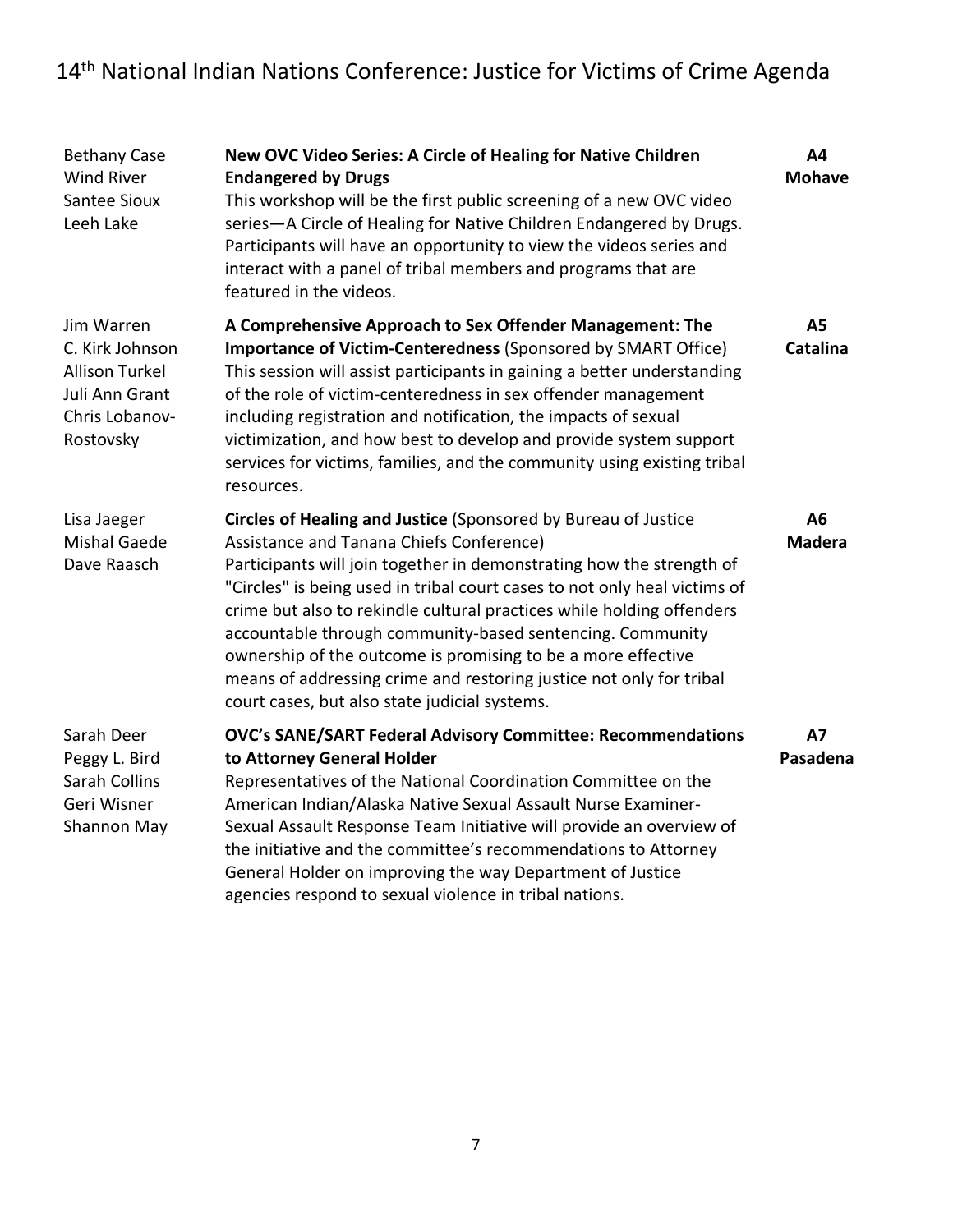| <b>Art Martinez</b>                                                                                                                         | <b>Transforming Family Trauma, Domestic Violence and Inter-</b><br><b>Generational Trauma Experiences</b><br>The workshop will guide learning and discussion around the<br>engaging tribal survivance from historical and reoccurring traumatic<br>experiences. The session will inform a discussion of issues of family<br>domestic violence, intergenerational trauma effects, and childhood<br>trauma exposure of Native families. The workshop will emphasize<br>the trauma-informed considerations and knowledge for the<br>engagement of family wellness within Native people and tribal<br>communities. | A8<br><b>Sierra</b>       |
|---------------------------------------------------------------------------------------------------------------------------------------------|----------------------------------------------------------------------------------------------------------------------------------------------------------------------------------------------------------------------------------------------------------------------------------------------------------------------------------------------------------------------------------------------------------------------------------------------------------------------------------------------------------------------------------------------------------------------------------------------------------------|---------------------------|
| Dianne Barker<br>Harrold<br>Mitch Morrissey<br><b>Steve Siegel</b>                                                                          | The Role of Forensic Science as it Relates to Native Americans in<br>the Criminal Justice System<br>The presentation will explore the importance of forensic science in<br>the criminal justice process with a unique focus on Native American<br>impacts. The critical programs discussed will be Cold Case, Familial<br>Searching, DNA Innocence Programs, and Collection of DNA from<br>Offenders.                                                                                                                                                                                                          | A9<br>Ventura             |
| <b>Christine Crossland</b><br>Twyla Beth Baker-<br>Demaray<br>Michelle Chino<br>Thomasine<br>Heitkamp<br>Ada Pecos Melton<br>André B. Rosay | Crime and Violence in Indian Country: The Myths, the Facts and<br>the Importance of Research (Sponsored by National Institute of<br>Justice)<br>This panel focuses on identifying key myths and dispelling them<br>using examples provided by scientists to bring the facts to life. It<br>also will highlight how popular perceptions of Indian country hinder<br>both research on and responses to crime and violence while<br>explaining how study results impact policies and practices.                                                                                                                   | A10<br><b>Smoketree F</b> |
| Kara McDonagh<br>Stan Holder                                                                                                                | Preparing to Apply for the Coordinated Tribal Assistance<br>Solicitation (Sponsored by Office of Juvenile Justice and<br><b>Delinquency Prevention)</b><br>This session will provide information about the FY 2015 Coordinated<br>Tribal Assistance Solicitation (CTAS) and assist tribes as they prepare<br>to respond. Attendees will learn about key considerations in<br>developing their CTAS and other complex proposals, and will be able<br>to ask their questions about the CTAS to the DOJ Office of Justice<br>Program representatives.                                                             | A11<br>Smoketree D/E      |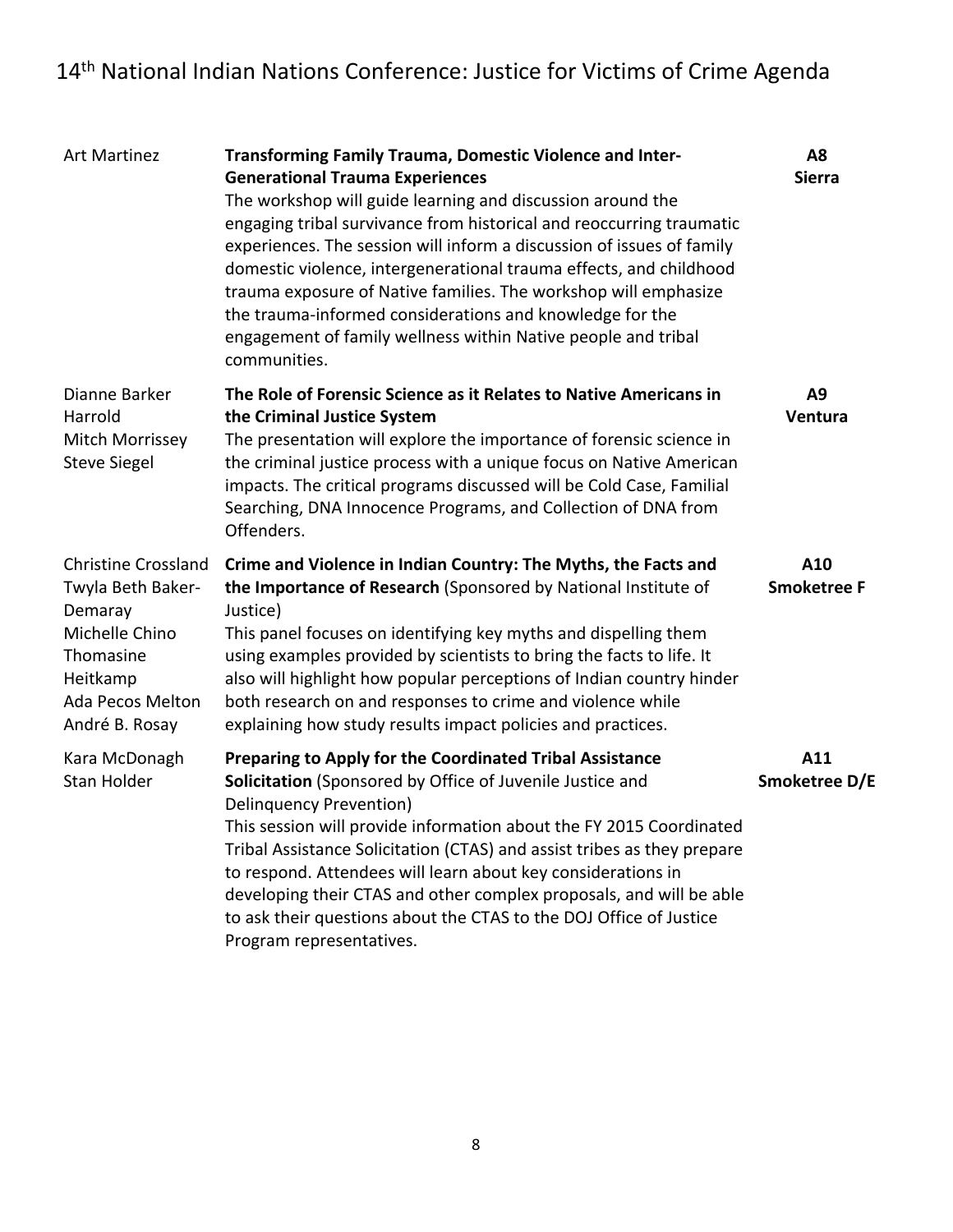| Lauren van<br>Schilfgaarde<br>Korey Wahwassuck<br><b>Christine Williams</b><br>Suzanne Kingsbury | Therapeutic Justice: Lessons from the Shingle Springs-El Dorado<br><b>County Joint Jurisdiction Healing to Wellness Court (Sponsored</b><br>by Bureau of Justice Assistance)<br>This workshop will explore the intersecting history of Indigenous<br>justice through healing and Western restorative justice, resulting in<br>Tribal Healing to Wellness Courts. The workshop will then explore<br>the joint-jurisdiction model recently employed by the Shingle<br>Springs Band of Miwok Indians for a Healing to Wellness Court,<br>strategies for engaging in various other models of tribal-state<br>collaboration, and how these models can be adapted to other tribal<br>services. | A12<br><b>Smoketree C</b>   |
|--------------------------------------------------------------------------------------------------|------------------------------------------------------------------------------------------------------------------------------------------------------------------------------------------------------------------------------------------------------------------------------------------------------------------------------------------------------------------------------------------------------------------------------------------------------------------------------------------------------------------------------------------------------------------------------------------------------------------------------------------------------------------------------------------|-----------------------------|
| $3:00 - 3:30$ pm                                                                                 | <b>BREAK</b>                                                                                                                                                                                                                                                                                                                                                                                                                                                                                                                                                                                                                                                                             |                             |
| $3:30 - 5:00$ pm                                                                                 | <b>Workshops B</b>                                                                                                                                                                                                                                                                                                                                                                                                                                                                                                                                                                                                                                                                       |                             |
| Sarah Deer<br>Rosemary<br>McCombs Maxey                                                          | <b>Tribal Language, Justice and Healing: Finding Our Voice</b><br>Indigenous language is deeply tied to traditional values. This<br>workshop will provide an example of how language immersion<br>programs can help survivors of crime and their advocates learn<br>about traditional values to promote victim safety and offender<br>accountability.                                                                                                                                                                                                                                                                                                                                    | <b>B1</b><br><b>Andreas</b> |
| Dianne Barker<br>Harrold                                                                         | Coordinating a Collaborative Response to Victimization in Tribal<br><b>Communities</b><br>This workshop will assist tribal communities in building<br>collaborations that address the needs of crime victims. This<br>workshop will highlight different types of collaboration, ways to deal<br>with change and challenges, the benefits of collaboration, and how<br>to recognize cultural differences.                                                                                                                                                                                                                                                                                 | <b>B2</b><br>Chino          |
| Steven Aycock<br>Victoria Sweet                                                                  | <b>Enforcing Protection Orders Against Non-Indians Under the</b><br>Expanded Criminal Jurisdiction in VAWA 2013 (Sponsored by Office<br>on Violence Against Women)<br>Effective prosecution of non-Indians for protection order violations<br>in tribal court requires special knowledge and practices. This session<br>will provide participants with the necessary understanding of the<br>new law and methods to improve prosecution of these cases.<br>Participants will also learn how to craft protection orders to<br>enhance enforceability.                                                                                                                                     | <b>B3</b><br><b>Pueblo</b>  |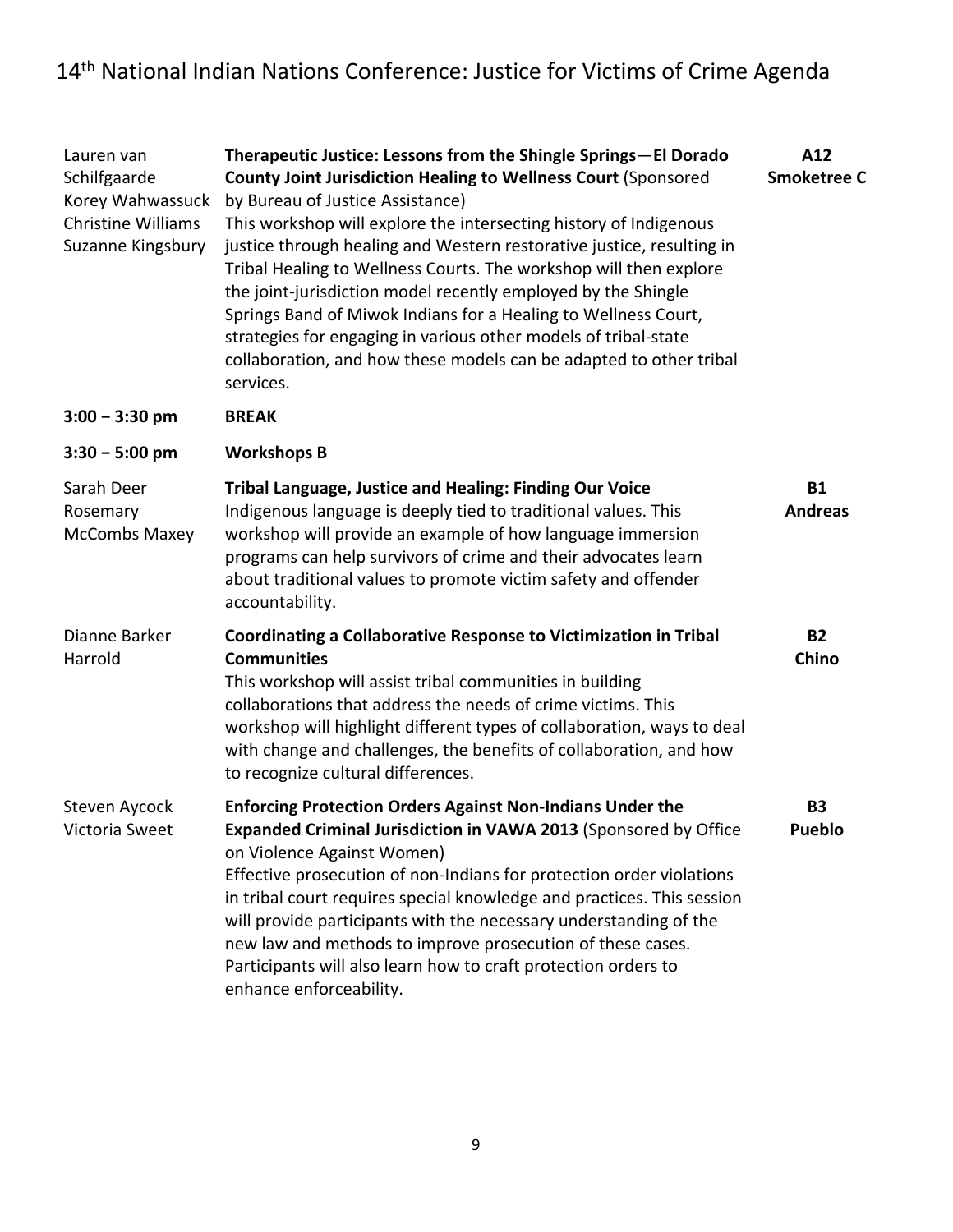| Hedi Bogda                                                               | <b>Impact of Child Sex Trafficking in Indian Country (Sponsored</b><br>by SMART Office)<br>This workshop is designed to provide information necessary to<br>properly understand, recognize, and investigate cases involving child<br>sex trafficking and exploitation in and around Indian country.<br>Participants will receive instruction on the dynamics of trafficking<br>and exploitation and tactical implementation designed to identify<br>and combat human trafficking and exploitation.                                                                                                                                                                                                                                                | <b>B4</b><br><b>Mohave</b>   |
|--------------------------------------------------------------------------|---------------------------------------------------------------------------------------------------------------------------------------------------------------------------------------------------------------------------------------------------------------------------------------------------------------------------------------------------------------------------------------------------------------------------------------------------------------------------------------------------------------------------------------------------------------------------------------------------------------------------------------------------------------------------------------------------------------------------------------------------|------------------------------|
| Jim Warren<br>C. Kirk Johnson<br><b>Allison Turkel</b><br>Juli Ann Grant | <b>Roundtable Discussion on the Treatment Services Tribal</b><br><b>Communities are Providing to Sexual Offenders (Sponsored</b><br>by SMART Office)<br>This session will describe the initial results of the Native American<br>Sex Offender Management (NASOM) project. The NASOM project<br>surveyed tribal representatives on existing treatment services<br>available within their tribal communities, barriers to providing such<br>treatment, and resources needed to develop a treatment program.<br>In addition, the NASOM project included a review of what is known<br>about providing treatment for Native American juveniles and adults<br>who commit sexual offenses, and this information will be included in<br>the presentation. | <b>B5</b><br><b>Catalina</b> |
| Kent Miller<br>Rebekah Jones                                             | <b>Facilitating Healing Opportunities through Art Making</b><br>This workshop will explore the use of art making as a tool for<br>healing-traditional crafts as well as contemporary art. Art, in any of<br>its forms, is an effective healing tool to use with all ages in the tribal<br>community-from young children through elders-and can be<br>adapted to use with people with a wide range of disabilities. We will<br>discuss how the Healing in Art program at the Prairie Band<br>Potawatomi Nation has developed and the differences between our<br>program and art therapy.                                                                                                                                                           | <b>B6</b><br><b>Madera</b>   |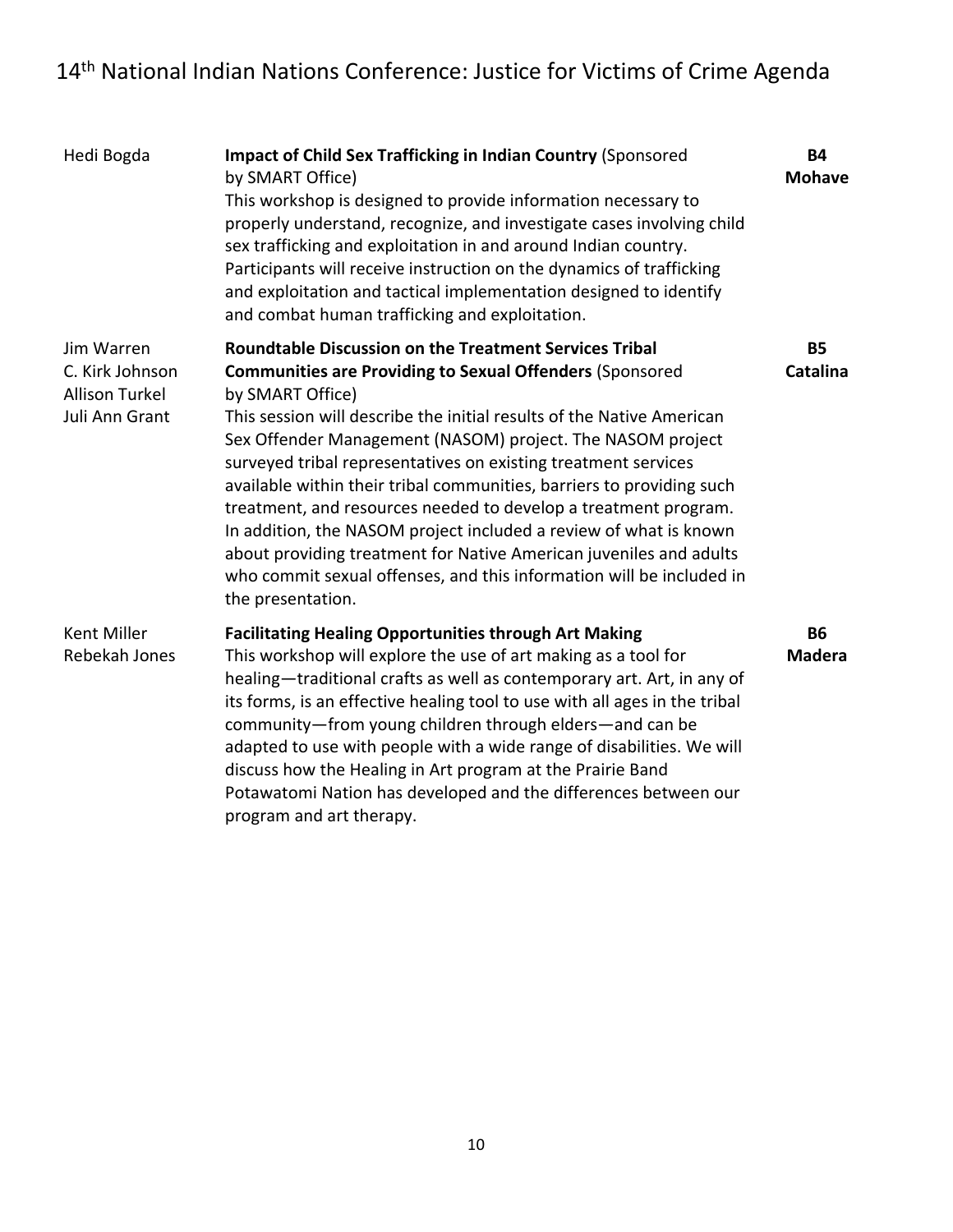| Leslie Hagen                                        | <b>Investigating and Prosecuting Alcohol Facilitated Sexual</b><br>Assault (Sponsored by U.S. Department of Justice)<br>Widespread anecdotal evidence in Indian country indicates that<br>many, if not a majority, of sexual assault crimes perpetrated against<br>adolescents and adults involve alcohol use by the victim, the<br>defendant, or both. Despite the prevalence of alcohol-facilitated<br>sexual assault, a number of barriers to a successful prosecution may<br>exist. For example, the jury may question whether the sex was<br>consensual or the jury may blame the victim that she put herself at<br>risk by voluntarily consuming alcohol. And, these cases are<br>complicated by the physical manifestations of alcohol like victims<br>being unable to clearly perceive or remember the details of the<br>assault. This session will focus on tips and tools for dealing with<br>these challenges and also overcoming the consent defense. | <b>B7</b><br>Pasadena      |
|-----------------------------------------------------|-------------------------------------------------------------------------------------------------------------------------------------------------------------------------------------------------------------------------------------------------------------------------------------------------------------------------------------------------------------------------------------------------------------------------------------------------------------------------------------------------------------------------------------------------------------------------------------------------------------------------------------------------------------------------------------------------------------------------------------------------------------------------------------------------------------------------------------------------------------------------------------------------------------------------------------------------------------------|----------------------------|
| <b>Brian Kauffman</b>                               | "Facing Your Giants": The Value of Working in Harmony to<br><b>Improve Crime Victim Services (Sponsored by Bureau of Justice</b><br>Assistance)<br>As services and resources for victims of crime in Indian country have<br>improved over the past years there are increasing efforts to add to<br>this momentum and to bring more stakeholders into the process.<br>This presentation will engage participants in interactive activities<br>and facilitated discussions on challenges they face either<br>professionally or personally. Participants will explore elements of<br>leadership and how emotional intelligences can help them in<br>strengthening crime victim services through effective partnerships<br>and relationships within their tribal communities and beyond.                                                                                                                                                                              | <b>B8</b><br><b>Sierra</b> |
| Jeremy NeVilles-<br>Sorell<br>Comanche<br>Fairbanks | Making Space to Rise - Engaging Men and Youth to Promote Safety<br>and Justice for Victims<br>To further address sexual violence we must broaden our effort of<br>outreach, awareness, and education. The Minnesota Indian<br>Women's Sexual Assault Coalition has developed a new toolkit to<br>promote safety and justice for victims by engaging men and youth in<br>examining historical trauma, childhood sexual abuse, and societal<br>messages that contribute to men perpetrating sexual assault.                                                                                                                                                                                                                                                                                                                                                                                                                                                         | <b>B9</b><br>Ventura       |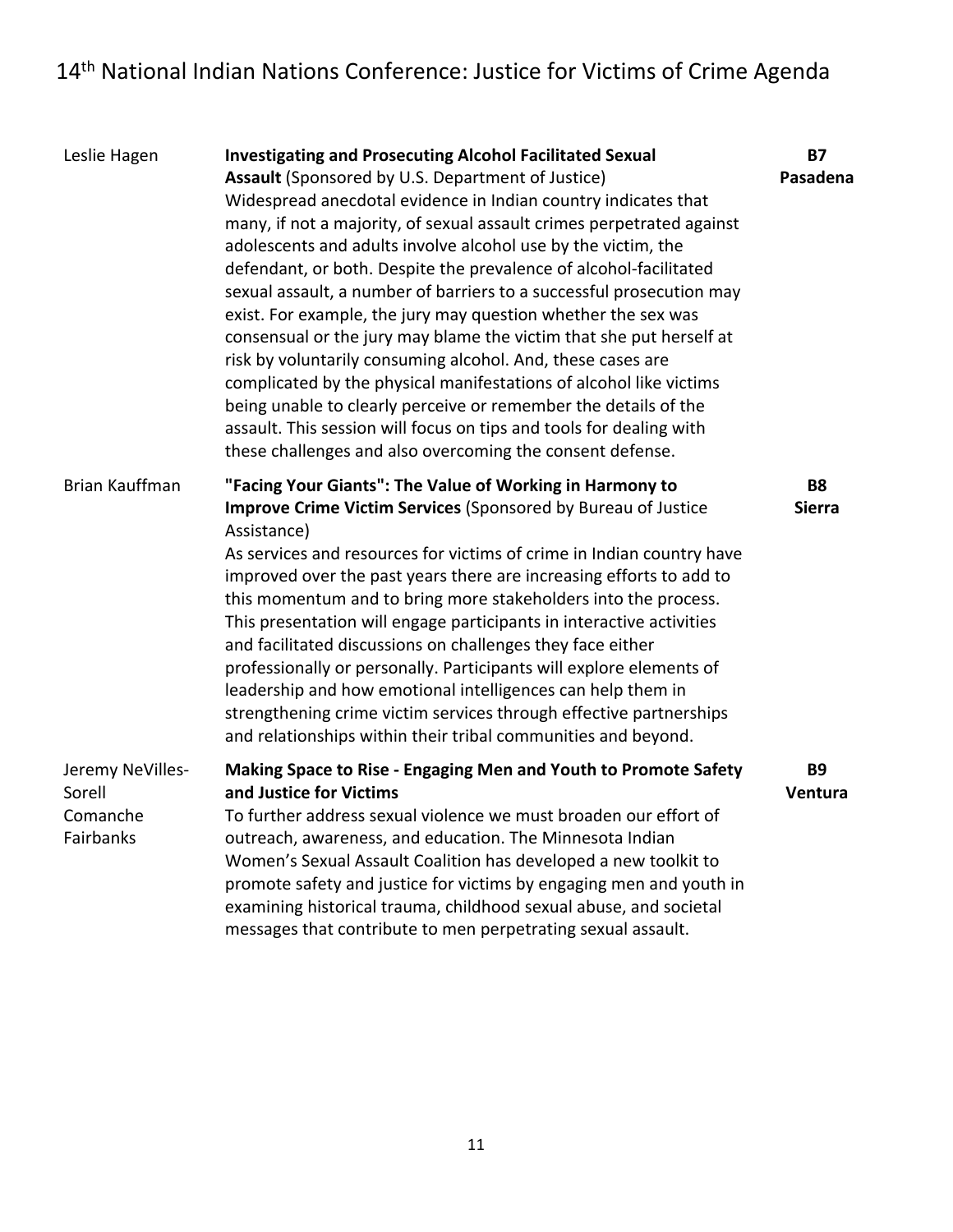| Andre Rosay                                                                                                                                                | <b>National Intimate Partner and Sexual Violence Survey: 2010</b><br><b>Findings on Violence Against American Indian and Alaska Native</b><br><b>Women and Men (Sponsored by National Institute of Justice)</b><br>The National Intimate Partner and Sexual Violence Survey included<br>an oversample of American Indian and Alaska Native women and<br>men. This national large-scale survey provides the first estimates of<br>psychological aggression, coercive control, physical violence,<br>stalking, and sexual violence experienced by self-identified<br>American Indian and Alaska Native women and men. | <b>B10</b><br><b>Smoketree F</b> |
|------------------------------------------------------------------------------------------------------------------------------------------------------------|---------------------------------------------------------------------------------------------------------------------------------------------------------------------------------------------------------------------------------------------------------------------------------------------------------------------------------------------------------------------------------------------------------------------------------------------------------------------------------------------------------------------------------------------------------------------------------------------------------------------|----------------------------------|
| Kara McDonagh<br>Pat Sekaquaptewa                                                                                                                          | <b>Community Based Code Development: Tribal Juvenile</b><br><b>Codes</b> (Sponsored by Office of Juvenile Justice and Delinquency<br>Prevention)<br>This session will introduce participants to key considerations in<br>developing or revising a Tribal Juvenile Justice Code. Examples of<br>how tribes have addressed elements of their code in a culturally<br>appropriate manner for their community will be shared, and<br>participants will be introduced to a newly released Juvenile Code<br>Resource.                                                                                                     | <b>B11</b><br>Smoketree D/E      |
| Judge Marcy Kahn<br>Micaelee Horn<br>Judge Monica<br>Zamora<br>Judge William<br>Johnson<br><b>Judge Dennis</b><br>Perliss<br>Judge Richard<br><b>Blake</b> | <b>Tribal Collaborations with State Courts to Provide Safety, Justice</b><br>and Healing (Sponsored by Bureau of Justice Assistance)<br>Tribal and state representatives from various forums nationwide will<br>discuss the development of their collaboration and the ways in<br>which collaboration can assist victims of crime in Indian country. The<br>panel will also discuss what forums are doing relating to developing<br>policies to address cross-jurisdictional issues (focus on domestic<br>violence) and sustaining the forum work.                                                                  | <b>B12</b><br><b>Smoketree C</b> |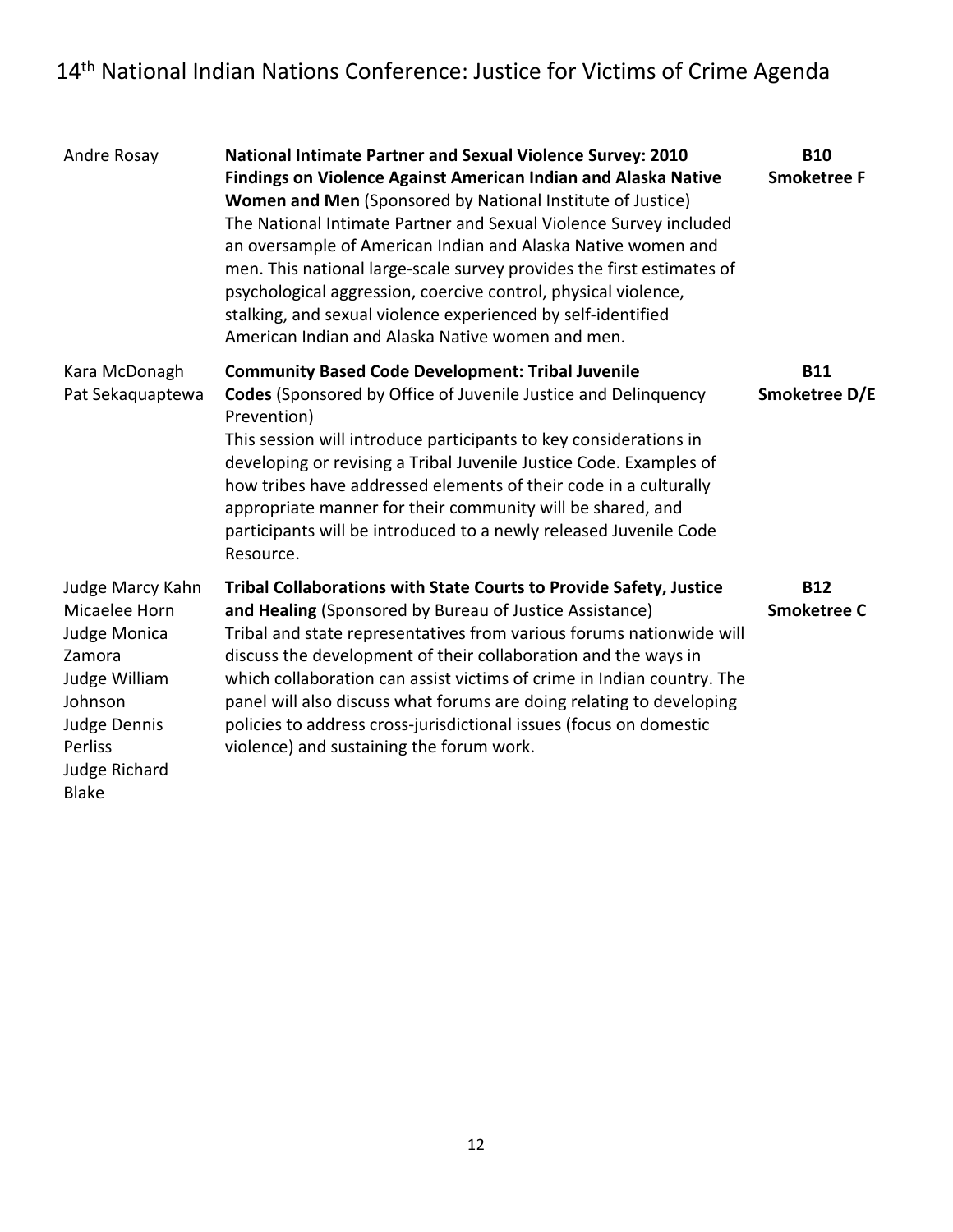#### **7:00 − 9:30 pm Conference Working Dinner California**

**Ballroom**

 Elton Naswood (*Navajo*) **Emcee**

#### **Invocation**

 James Clairmont (*Sicangu Lakota*) Spiritual Leader

 **Generational Voices Uniting for Healing** Bird Singers (*Invited*)

 **Artists Voices Uniting for Safety, Justice and Healing** Moderator: Elton Naswood (*Navajo*)

#### **Healing Power of Words and Poetry**

 Joy Harjo (*Mvskoke Creek*) Author and Poet

 **Healing Power of Art**  Sam English (*Turtle Mountain Chippewa*) Conference Artist

#### **Healing Power of Music**

 Joanne Shenadoah (*Iroquois*) Grammy Award Winning Singer/Performer/Composer/Lecturer Co‐Chair, Attorney Generals Advisory Committee on AI/AN Children Exposed to Violence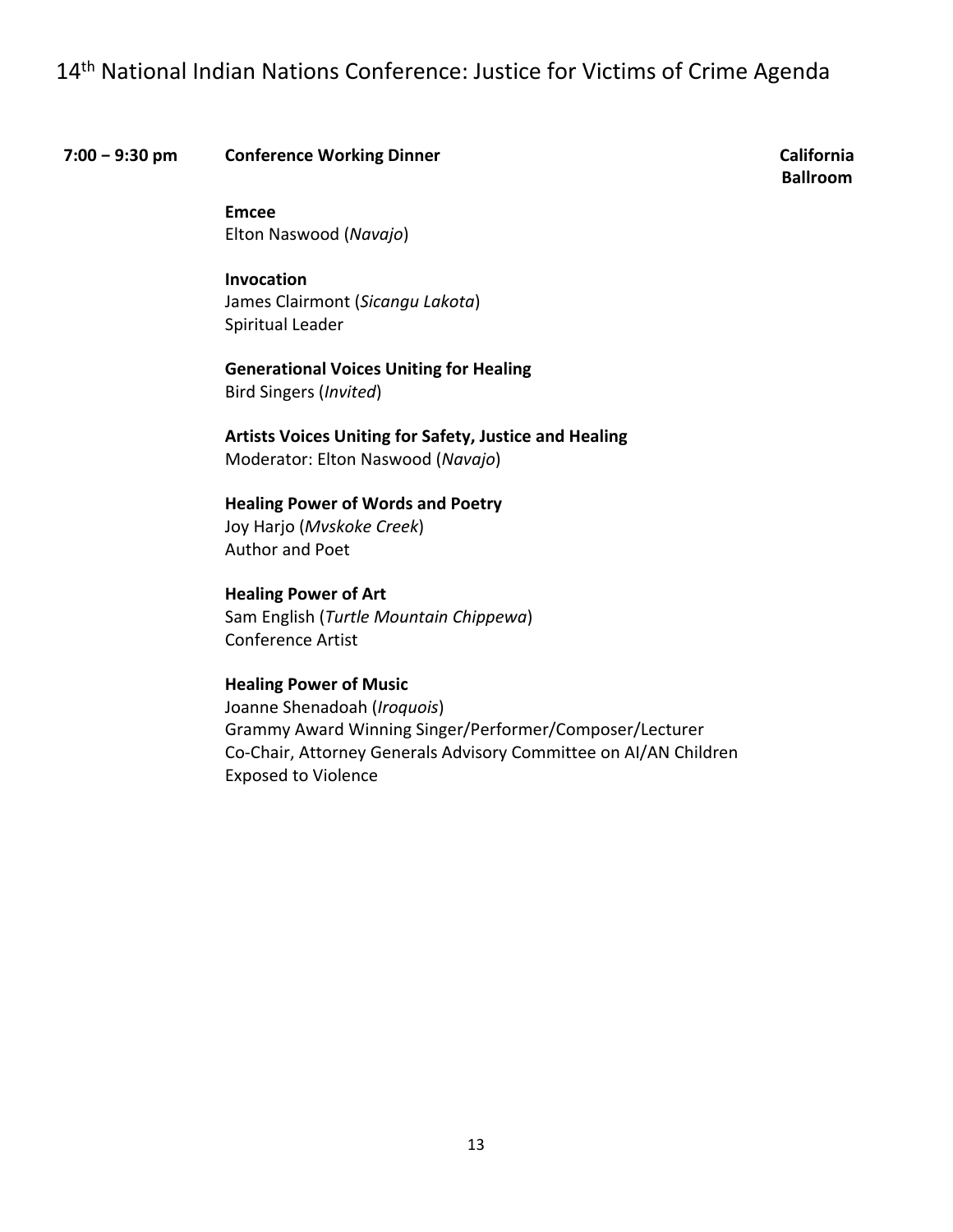### Friday, December 12, 2014

| $8:30 - 10:00$ am                                   | <b>Workshops C</b>                                                                                                                                                                                                                                                                                                                                                                                                                                                                                                                                                                                                                                                                                                                                                                                                                                                                                   |                                  |
|-----------------------------------------------------|------------------------------------------------------------------------------------------------------------------------------------------------------------------------------------------------------------------------------------------------------------------------------------------------------------------------------------------------------------------------------------------------------------------------------------------------------------------------------------------------------------------------------------------------------------------------------------------------------------------------------------------------------------------------------------------------------------------------------------------------------------------------------------------------------------------------------------------------------------------------------------------------------|----------------------------------|
| Courtney<br>Allensworth<br>Sarah Deer               | Developing Tribal Elder Abuse Laws: Steps to Starting and<br><b>Contemporary Considerations</b><br>This workshop will update and expand on our successful 2012<br>workshop "Developing Tribal Elder Abuse Laws." In addition to<br>exploring the importance of drafting tribally specific elder abuse<br>codes, the discussion will explore the unique needs of Indian elders,<br>the significance of integrating tribal customs and values into a code,<br>and the importance of drafting both criminal and civil codes so that<br>elders who have experienced abuse and/or sexual assault are<br>protected. New for 2014, this workshop will pay specific attention to<br>the integration of traditional healing for elders. It will also address<br>specific provisions of the 2013 Violence Against Women Act VAWA<br>reauthorization relevant to elders who have experienced sexual<br>assault. | C <sub>1</sub><br><b>Andreas</b> |
| Dianne Barker<br>Harrold<br>Gayle Thom              | <b>Responding to Homicide in Indian Country</b><br>This workshop will provide a greater understanding of the<br>prosecution and jurisdictional issues of homicide cases in Indian<br>country as well as challenges for law enforcement, victims'<br>advocates, and affected family members. This workshop will also<br>address the need to incorporate culture into healing, investigating,<br>and prosecuting these cases.                                                                                                                                                                                                                                                                                                                                                                                                                                                                          | C <sub>2</sub><br>Chino          |
| Lisa Heth<br><b>Glennis Torpey</b><br>Jae Csongradi | Sand Tray/Storytelling (Sponsored by Wiconi Wawokiya, Inc.)<br>Sand Tray therapy is a type of therapeutic storytelling that is<br>particularly appropriate in helping children and adults heal from the<br>traumas of domestic violence, sexual assault, violence, and child<br>abuse. This type of approach and therapy has proved to be suitable<br>and successful in working with the Native American population, who<br>still maintain contact with traditional storytelling and cultural ideals.<br>Sand Tray therapy provides an opportunity for survivors to identify<br>and clarify their personal stories. This therapeutic concept allows for<br>an effective healing connection between advocates and trauma<br>survivors.                                                                                                                                                                | C <sub>3</sub><br><b>Pueblo</b>  |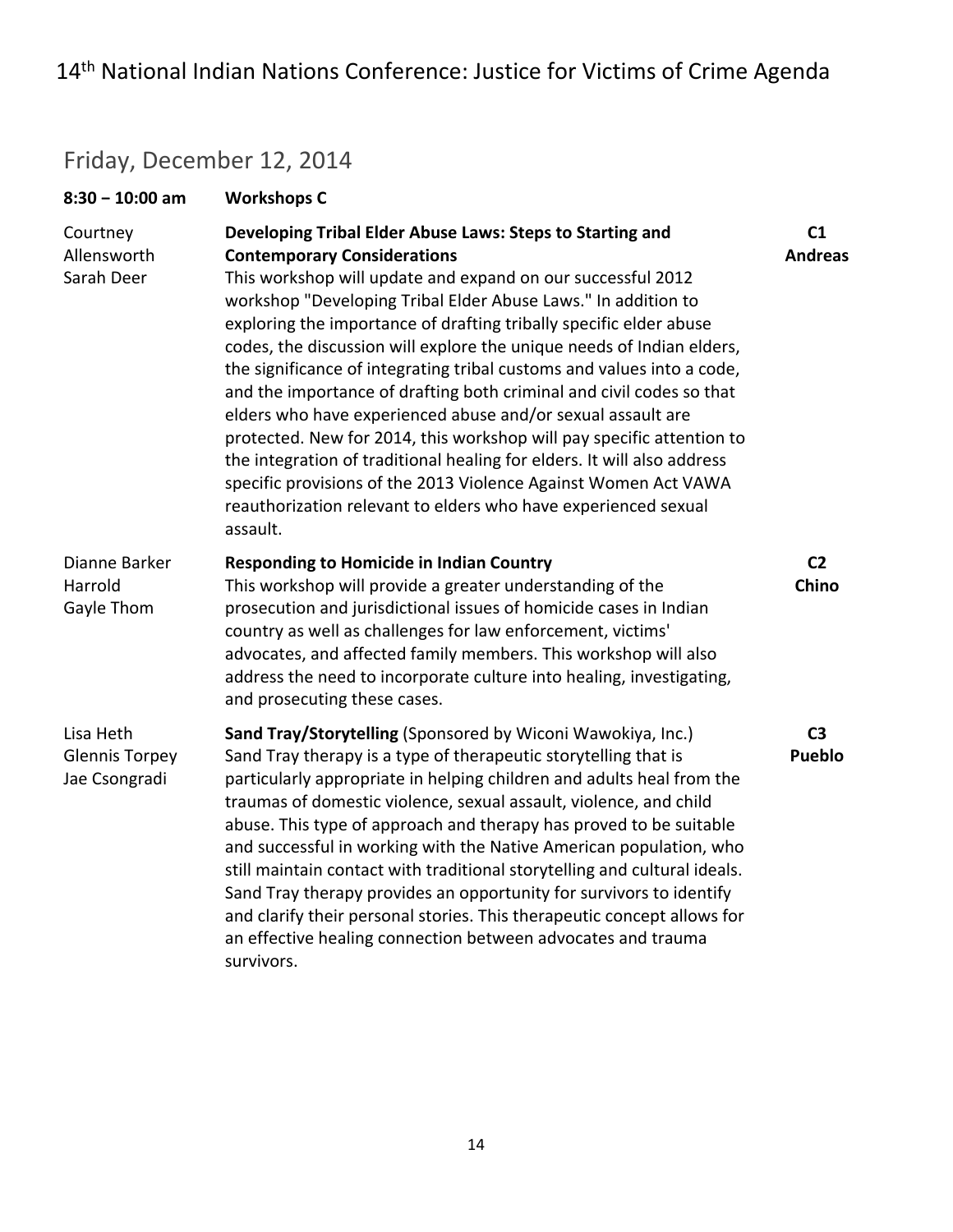|                                                                                                | Cinnamon Ronneng Creating Sister Space (Sponsored by Office on Violence Against<br>Women)<br>Creating space for victims of violence against women is sacred work.<br>Women coming in to shelter or transitional housing are often<br>overwhelmed by the crisis that brought them to us yet our programs<br>are not always ready for them. Policies and practices can exclude<br>the very women that our programs are designed to serve. This<br>workshop will explore creating "sister space," what it means to<br>provide it, and identify barriers that may be operating in our<br>programs that prevent providers from creating it.                                                                                                                                                                                                                                                                                                                                                            | C <sub>4</sub><br><b>Mohave</b>   |
|------------------------------------------------------------------------------------------------|---------------------------------------------------------------------------------------------------------------------------------------------------------------------------------------------------------------------------------------------------------------------------------------------------------------------------------------------------------------------------------------------------------------------------------------------------------------------------------------------------------------------------------------------------------------------------------------------------------------------------------------------------------------------------------------------------------------------------------------------------------------------------------------------------------------------------------------------------------------------------------------------------------------------------------------------------------------------------------------------------|-----------------------------------|
| Sandy WhiteHawk<br>Lenny Hayes                                                                 | <b>Understanding and Reclaiming Our Two Spirit Relatives</b><br>Among Native nations Two Spirit/LGBTQ people have been<br>marginalized and often victims of violence without a resource<br>specific to their needs. "Understanding and Reclaiming Our Two<br>Spirit Relatives" will provide an understanding of the impact of<br>historical and intergenerational trauma on our Two Spirit relatives.                                                                                                                                                                                                                                                                                                                                                                                                                                                                                                                                                                                             | C <sub>5</sub><br><b>Catalina</b> |
| <b>Brian Hendrix</b><br>Suzanne Breedlove                                                      | Oklahoma's State-Tribal Crime Victim Liaison Initiative<br>The purpose of the Oklahoma's State-Tribal Crime Victim Liaison<br>Initiative is to enhance victims' compensation and assistance<br>outreach to Oklahoma's thirty-eight federally recognized tribes. This<br>workshop will review Oklahoma's unique history with the thirty-<br>eight tribal governments that are now headquartered in the state,<br>the historical trauma that the Native people survived, and the<br>ongoing outreach efforts to each tribal community as described in<br>the grant.                                                                                                                                                                                                                                                                                                                                                                                                                                 | C6<br><b>Madera</b>               |
| Gwenytha Parrish<br>Janine Ferris<br><b>Willow Rouillard</b><br>Moderator:<br>Kimberly Woodard | OVC's American Indian/Alaska Native SANE/SART Demonstration<br><b>Initiative: Three Years of Lessons Learned and Promising Practices</b><br>In 2011, under its American Indian/Alaska Native SANE/SART<br>Initiative, the Office for Victims of Crime awarded funds to the<br>Mississippi Band of Choctaw Indians, the Southern Indian Health<br>Council, Incorporated, and the Tuba City Regional Health Care<br>Corporation. The purpose of the initiative is to help the three<br>communities increase their capacity to respond appropriately to<br>sexual violence and to aid them in developing sustainable, high-<br>quality, victim-centered multidisciplinary services and support for<br>victims of sexual violence. Representatives from each of the sites<br>will provide audience members with information on the current<br>status of their projects by engaging in a panel discussion about their<br>successes, challenges, and insights gained after three years of<br>operation. | C7<br>Pasadena                    |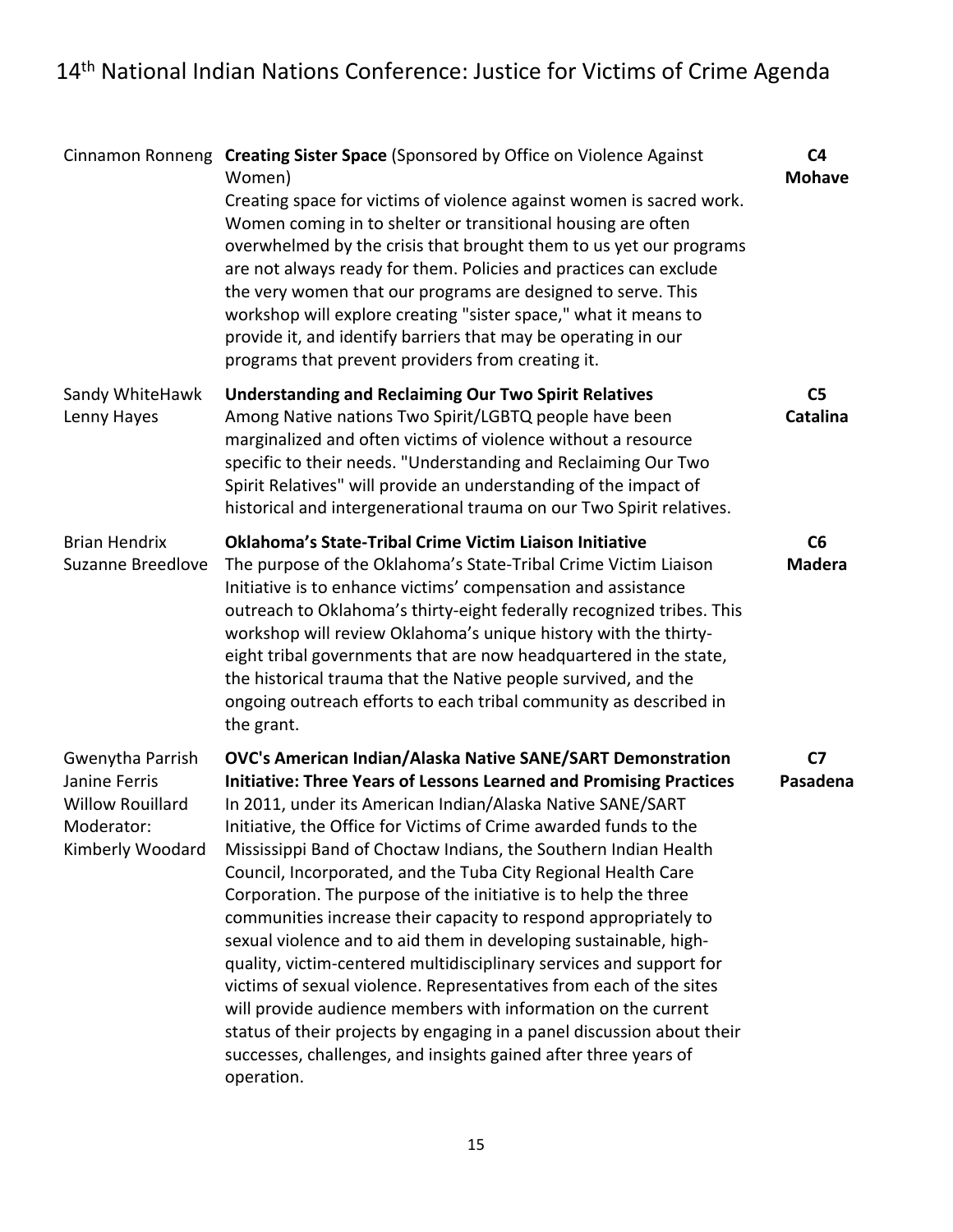| David Rogers                             | Preventing Victimization through Collaborative Youth Program<br>Development<br>This workshop is designed to provide guidelines for any organization<br>that wants to design and plan programs for youth in an effort to<br>prevent them from becoming victims of crime and also from<br>becoming engaged in delinquent behavior and creating victims.<br>Communities can reduce these threats by collaborating with other<br>agencies and implementing youth programs that focus on the<br>strengths of the youth and encourages goal development and skills<br>building. The presenter will discuss the nationally funded<br>Community Oriented Policing program and also describe how those<br>program elements are used locally at Nez Perce.                                                             | C8<br><b>Sierra</b>       |
|------------------------------------------|--------------------------------------------------------------------------------------------------------------------------------------------------------------------------------------------------------------------------------------------------------------------------------------------------------------------------------------------------------------------------------------------------------------------------------------------------------------------------------------------------------------------------------------------------------------------------------------------------------------------------------------------------------------------------------------------------------------------------------------------------------------------------------------------------------------|---------------------------|
| Daniel Goombi<br>John Calvert            | An Officer and a Advocate<br>Collaborative responses, including tribal police departments, victim<br>service providers, and allied service professionals, have been<br>demonstrated as the best response when addressing violence and<br>abuse both in an emergency and the long term. Relationships<br>among service providers are the first step in building a collaborative<br>response to victimization in tribal communities, so how do we build<br>respectful working relationships when we have such different<br>perspectives? In this workshop, we will explore the perspectives of<br>the professionals involved, and gain insight and appreciation for<br>other professions' roles, goals, and requirements as we work toward<br>developing practices that improve responses to victims of crime. | C9<br>Ventura             |
| <b>Diane Gout</b><br><b>Julie Atkins</b> | Data Collection in Tribal Communities: The Care and Feeding of<br><b>Your Vision</b><br>Attendees will understand how the use of data can increase<br>capacity, promote accountability, and create opportunities for<br>overall health and well-being for American Indians and Alaska<br>Natives at the program and community levels. Emphasis will be<br>directed at developing data-collection systems in tribal communities<br>that ensure the participation of victim/survivors and the community<br>without creating further trauma.                                                                                                                                                                                                                                                                    | C10<br><b>Smoketree F</b> |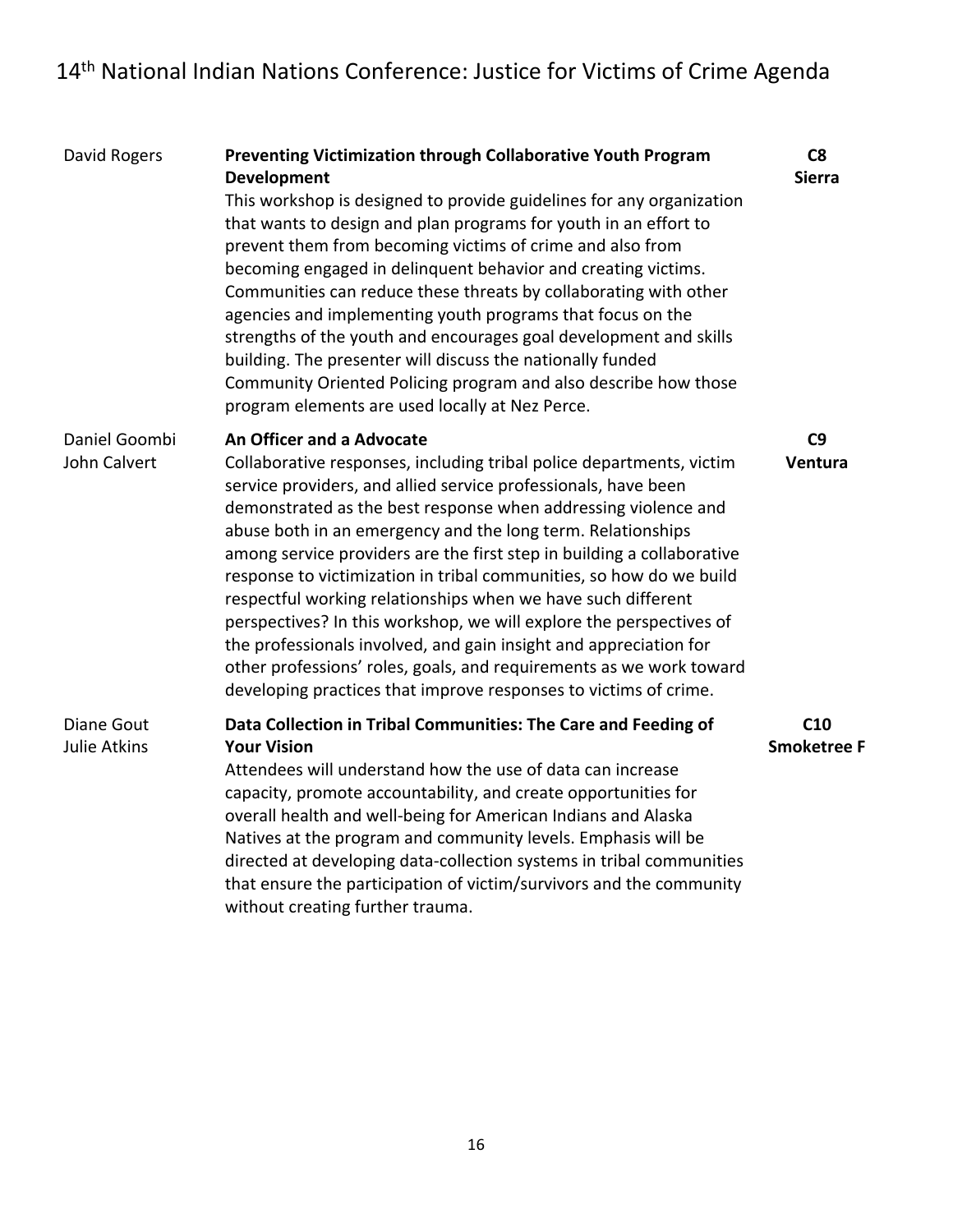| <b>Steven Pevar</b>                         | Enforcing the Indian Child Welfare Act: Oglala Sioux Tribe v. Van<br><b>Hunnik</b><br>For the first time, Indian tribes and Indian families have filed a<br>federal lawsuit against state officials seeking to enforce the Indian<br>Child Welfare Act. These officials, the suit contends, are illegally<br>removing hundreds of Indian children from their homes in a manner<br>that violates federal law. The Department of Justice recently filed a<br>"friend of the court" brief supporting the tribes. I am lead counsel in<br>the case, and I will explain what's at stake, what we seek to<br>accomplish, what we have already won, and where the case stands.                                                                                  | C11<br>Smoketree D/E             |
|---------------------------------------------|----------------------------------------------------------------------------------------------------------------------------------------------------------------------------------------------------------------------------------------------------------------------------------------------------------------------------------------------------------------------------------------------------------------------------------------------------------------------------------------------------------------------------------------------------------------------------------------------------------------------------------------------------------------------------------------------------------------------------------------------------------|----------------------------------|
| Julius Dupree                               | <b>Grant Program Management: The Importance of Coordination and</b><br><b>Community Engagement for Ensuring Success (Sponsored</b><br>by Bureau of Justice Assistance)<br>The purpose of this session is to assist participants in recognizing the<br>value of using advisory boards to assist in coordination of grant<br>deliverables. This session explores strategies to inform stakeholders<br>of program activity and progress and engage the community to<br>ensure success.                                                                                                                                                                                                                                                                      | C12<br><b>Smoketree C</b>        |
| $10:00 - 10:30$ am                          | <b>BREAK</b>                                                                                                                                                                                                                                                                                                                                                                                                                                                                                                                                                                                                                                                                                                                                             |                                  |
| 10:30 - Noon                                | <b>Workshops D</b>                                                                                                                                                                                                                                                                                                                                                                                                                                                                                                                                                                                                                                                                                                                                       |                                  |
| Leslie Hagen<br>Geri Wisner                 | Child Abuse in Indian Country: Protecting the Victim (Sponsored<br>by U.S. Department of Justice)<br>Native children may be victims of physical or sexual abuse. If the<br>crime occurred in Indian country the case may be investigated<br>and/or prosecuted in multiple jurisdictions. These young victims<br>may then be called to testify in federal and/or tribal court as victims<br>and witnesses in criminal cases. The process can be frightening for<br>these young witnesses. Federal statutes and some tribal codes<br>provide protections for child witnesses during the investigation and<br>in court. This workshop will address jurisdictional issues in child<br>abuse cases and laws that afford protection to child victims in court. | D <sub>1</sub><br><b>Andreas</b> |
| Jeremy Nevilles-<br>Sorell<br>Sarah Curtiss | Growing a Leader-Community Organizing to Address Violence<br><b>Against Native Women</b><br>"Every great leader teaches; every great teacher leads." Leadership<br>requires constant personal growth: recognizing what we know, what<br>we need to learn, and how to pass knowledge on to others. This<br>workshop takes teachings from the medicine wheel to use when<br>mentoring, educating, and organizing to end violence against<br>women.                                                                                                                                                                                                                                                                                                         | D <sub>2</sub><br>Chino          |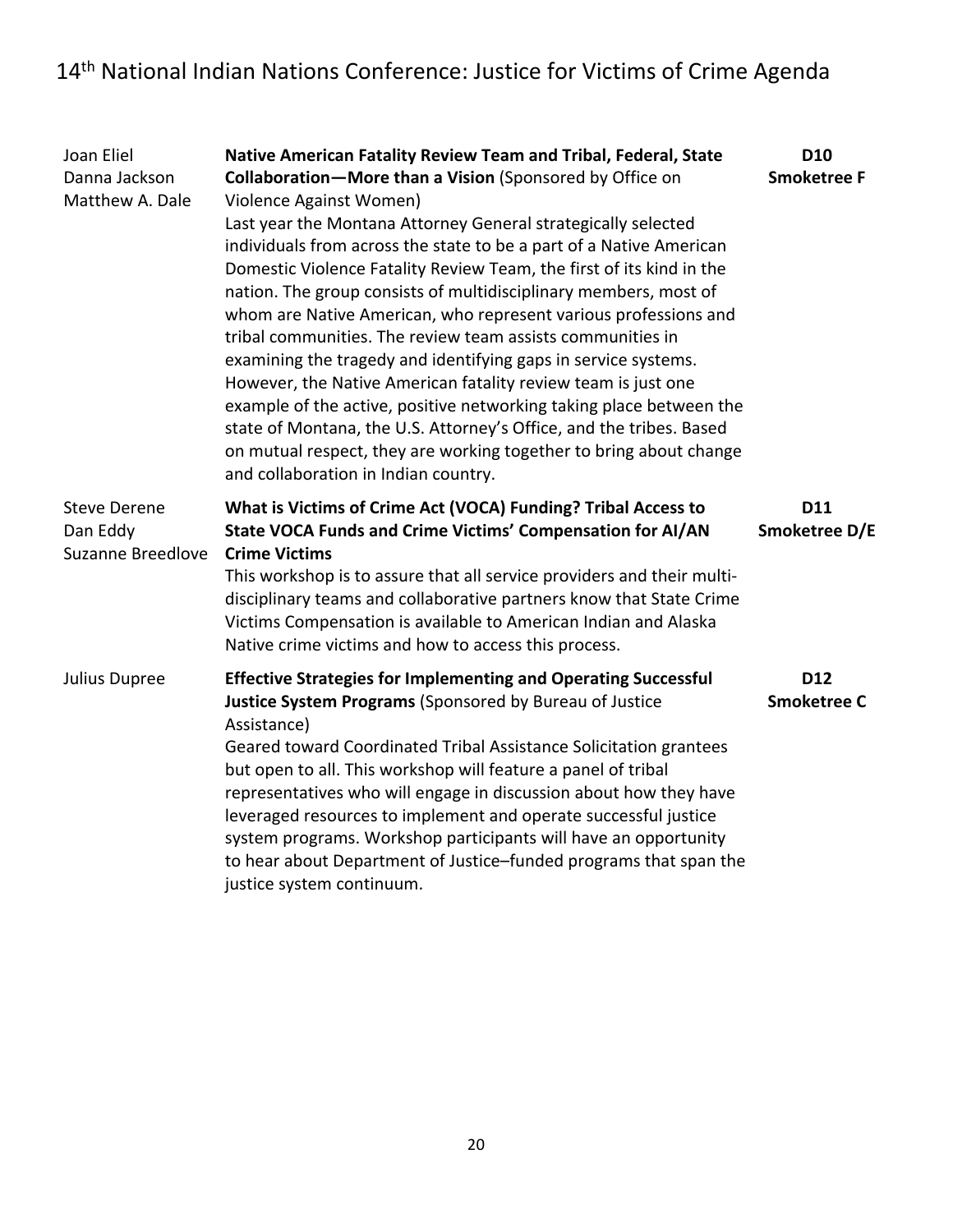**Noon** – 1:30 pm **Working Luncheon** 

**East Pool Deck** (Weather Permitting)

**E1**

 Elton Naswood (*Navajo*) **Emcee**

**Invocation ‐** *TBD*

 **Tribal Victim Advocacy Awards** Bonnie HeavyRunner Tribal Victim Advocacy Awards

 Presented by Iris HeavyRunner PrettyPaint (*Blackfeet/Crow*) and Aislinn HeavyRunner‐Rioux (*Blackfeet*)

#### **Federal Role in Safety, Justice and Healing**

 Kevin Washburn (*Chickasaw Nation*) (*Invited*) Assistant Secretary – Indian Affairs U.S. Department of the Interior

 **Generational Voices Uniting through Music**

  Cody Black Bird (*Eastern Band of Cherokee and Dakota*) American Indian Flutist and Traditional Singer

#### **1:30 − 3:00 pm Workshops E**

#### Bethany Case  **The Use of Forensic Interviewing with Child Victims and Witnesses**

 Geri Wisner Forensic interviewing is an interviewing process used with children to gather information using a developmentally sensitive, unbiased, and truth‐seeking approach. These interviews provide evidence to the police, child protection, prosecutors, and the court during the investigation and prosecution of suspected abuse. This workshop will provide a basic overview of forensic interviewing, including selecting an appropriate interviewer, standard practices in interviewing, and current approaches to working with Tribal victims. **Andreas**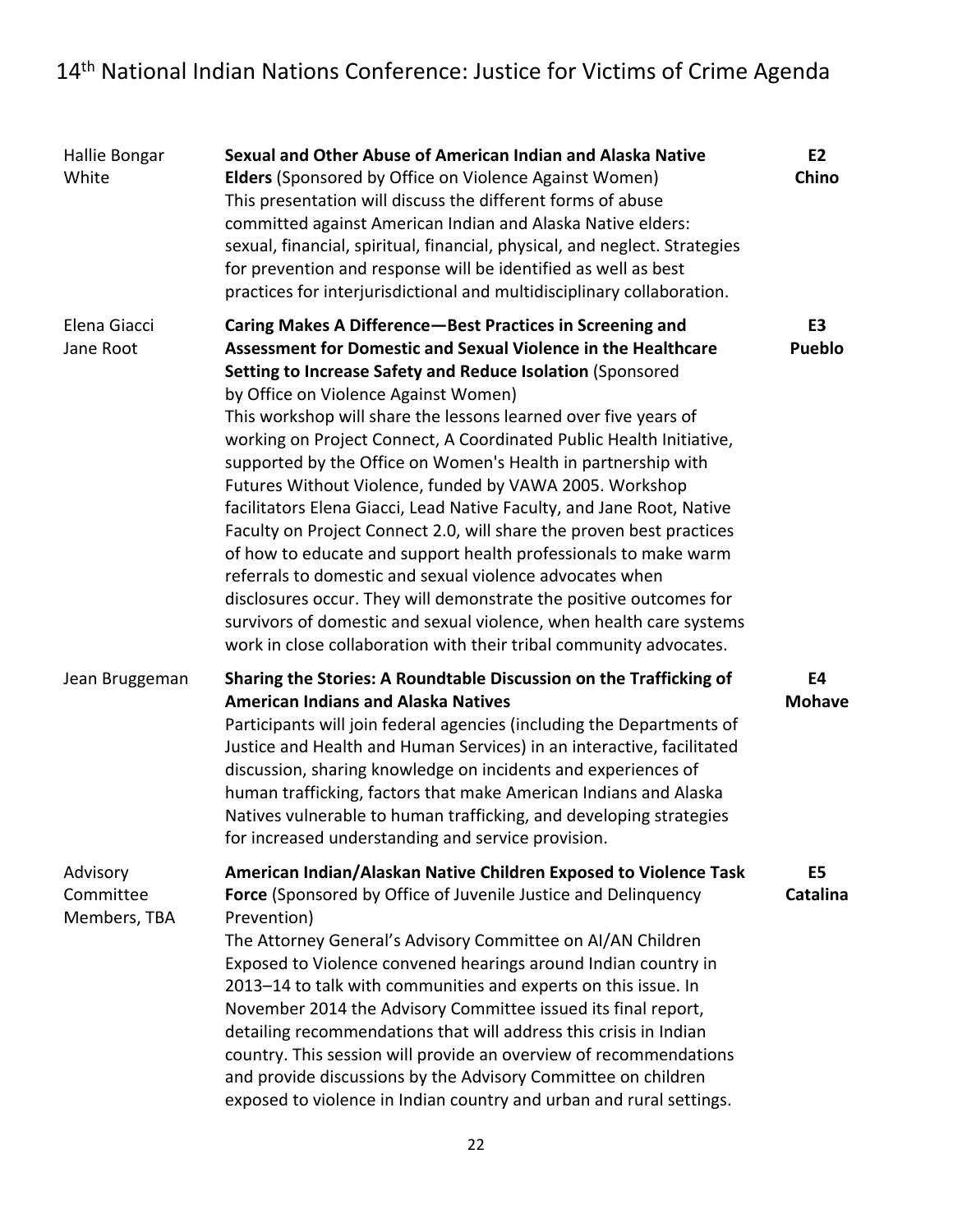| Arlene OBrien<br>Cordelia Clapp<br>Genoveva Antone         | <b>Traditional Modalities of Prevention and Response for Service</b><br><b>Providers</b><br>First responders and service providers in Indian country are at high<br>risk of experiencing vicarious trauma when addressing violent crime<br>victimization in their communities. This interactive workshop will<br>explore traditional, Indigenous ways of prevention, management,<br>response, and healing of vicarious trauma, and will provide<br>participants with the opportunity to develop their own individual or<br>programmatic strategies to achieve optimal mental, spiritual,<br>emotional, and physical health.                                  | E <sub>6</sub><br><b>Madera</b> |
|------------------------------------------------------------|--------------------------------------------------------------------------------------------------------------------------------------------------------------------------------------------------------------------------------------------------------------------------------------------------------------------------------------------------------------------------------------------------------------------------------------------------------------------------------------------------------------------------------------------------------------------------------------------------------------------------------------------------------------|---------------------------------|
| Dee Koester<br>Leanne Guy<br>Dawn Stover<br>Germaine Omish | <b>Relationship Building Amongst Tribal Coalitions: Ensuring Safety</b><br>and Accountability for Future Generation of Survivors of Domestic<br>Violence and Sexual Assault (Sponsored by Office on Violence<br>Against Women)<br>Marking the journey of the origins of several tribal coalitions-<br>Washington State (WomenSpirit), Oklahoma (Natives Alliance<br>Against Violence), California (Stronghearted Women's Coalition),<br>and Arizona (SouthWest Indigenous Women's Coalition); their<br>missions and visions; and ultimately the formation of the Alliance of<br>Tribal Coalitions to End Violence-its mission and vision looking<br>forward. | <b>E7</b><br>Pasadena           |
| Pauline Baily<br>Mary Beaver<br>Jackie Hill<br>Diane Payne | <b>Improving Services to Child Victims-Innovations and Successful</b><br><b>Strategies in Rural Alaska Native Communities</b><br>The Alaska Children's Alliance (ACA) will share unique and<br>innovative ways of honoring and supporting Native children in<br>Alaska who have experienced victimization with minimal resources,<br>utilizing cultural strengths and collaborative approaches. Rural<br>Alaska Native child advocacy centers staff will also share promising<br>practices that can be replicated in other rural and remote,<br>underserved tribal communities where resources are limited.                                                  | E8<br><b>Sierra</b>             |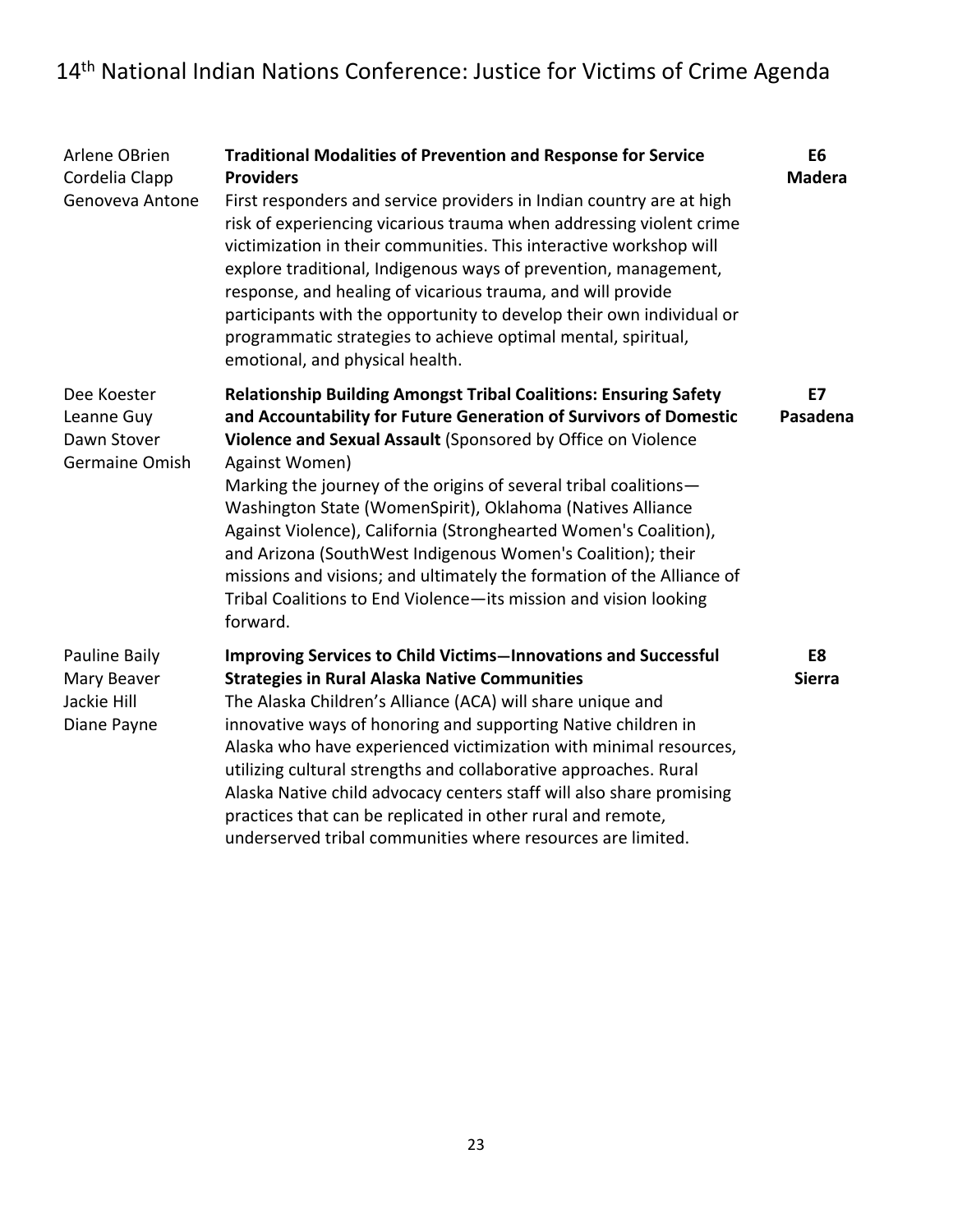| Kathryn England-<br>Aytes<br>Kimberly M. Day<br>Leila Goldsmith<br>Lawrence "Lou"<br>Robertson<br>Gayle Thom | <b>Building Resiliency in Child Abuse Organizations Working with</b><br>Native Children (Sponsored by National Children's<br>Alliance and Native American Children's Alliance)<br>Victim service providers who work with abused children often<br>emphasize the importance of building resiliency in their young<br>victims. However, they sometimes overlook the need to develop<br>resiliency in themselves. If providers are unable to cope with the<br>difficult situations inherent in their work, they are susceptible to<br>secondary traumatic stress and burnout. This training is intended to<br>help participants identify the five individual elements of resiliency,<br>and explore how they may be implemented in an organization that<br>provides services to Native children and families through policies,<br>supervisory techniques, and training that support resiliency. | E9<br>Ventura                         |
|--------------------------------------------------------------------------------------------------------------|----------------------------------------------------------------------------------------------------------------------------------------------------------------------------------------------------------------------------------------------------------------------------------------------------------------------------------------------------------------------------------------------------------------------------------------------------------------------------------------------------------------------------------------------------------------------------------------------------------------------------------------------------------------------------------------------------------------------------------------------------------------------------------------------------------------------------------------------------------------------------------------------|---------------------------------------|
| <b>Howard Snyder</b><br>Andrew D. Tiedt                                                                      | <b>Current Tribal-Related Data Collection Efforts at the Bureau of</b><br><b>Justice Statistics (Sponsored by Bureau of Justice Statistics)</b><br>This workshop will describe the statistical information on Native<br>American crime and criminal justice systems produced by the<br>Bureau of Justice Statistics. Along with the new survey of tribal<br>courts, a new effort to survey state and local law enforcement<br>agencies and prosecutor offices that have jurisdiction on tribal lands<br>will be profiled.                                                                                                                                                                                                                                                                                                                                                                    | E10<br><b>Smoketree F</b>             |
| Desiree Coyote<br>Diana Fleming                                                                              | <b>Oregon's Experience in Enhancing Effective Tribal Relationships</b><br>with Non- Tribal Partners for Domestic and Sexual Assault Service<br>Provision (Sponsored by Office on Violence Against Women)<br>This session will provide information about the ways that tribal,<br>state, federal, and local partners work together in Oregon; offer tips<br>to maintaining effective relationships among and between each<br>partner; and offer strategies that help build their relationship,<br>overcome challenges, and work together on key projects that<br>benefit all survivors.                                                                                                                                                                                                                                                                                                       | E11<br>Smoketree D/E                  |
| Julius Dupree                                                                                                | Sustaining Justice System Programs (Sponsored by Bureau of<br>Justice Assistance)<br>Geared toward Coordinated Tribal Assistance Solicitation grantees<br>but open to all. Agencies must be innovative in their approaches to<br>sustain programs that collectively provide for the safety for the<br>community, criminal justice officials, and service providers as well as<br>offenders. The purpose of this session is to assist participants with<br>developing a sustainability plan that reflects realistic goals and<br>activities of their project that reflect the needs of their community<br>and the capacity of existing programs.                                                                                                                                                                                                                                              | E <sub>12</sub><br><b>Smoketree C</b> |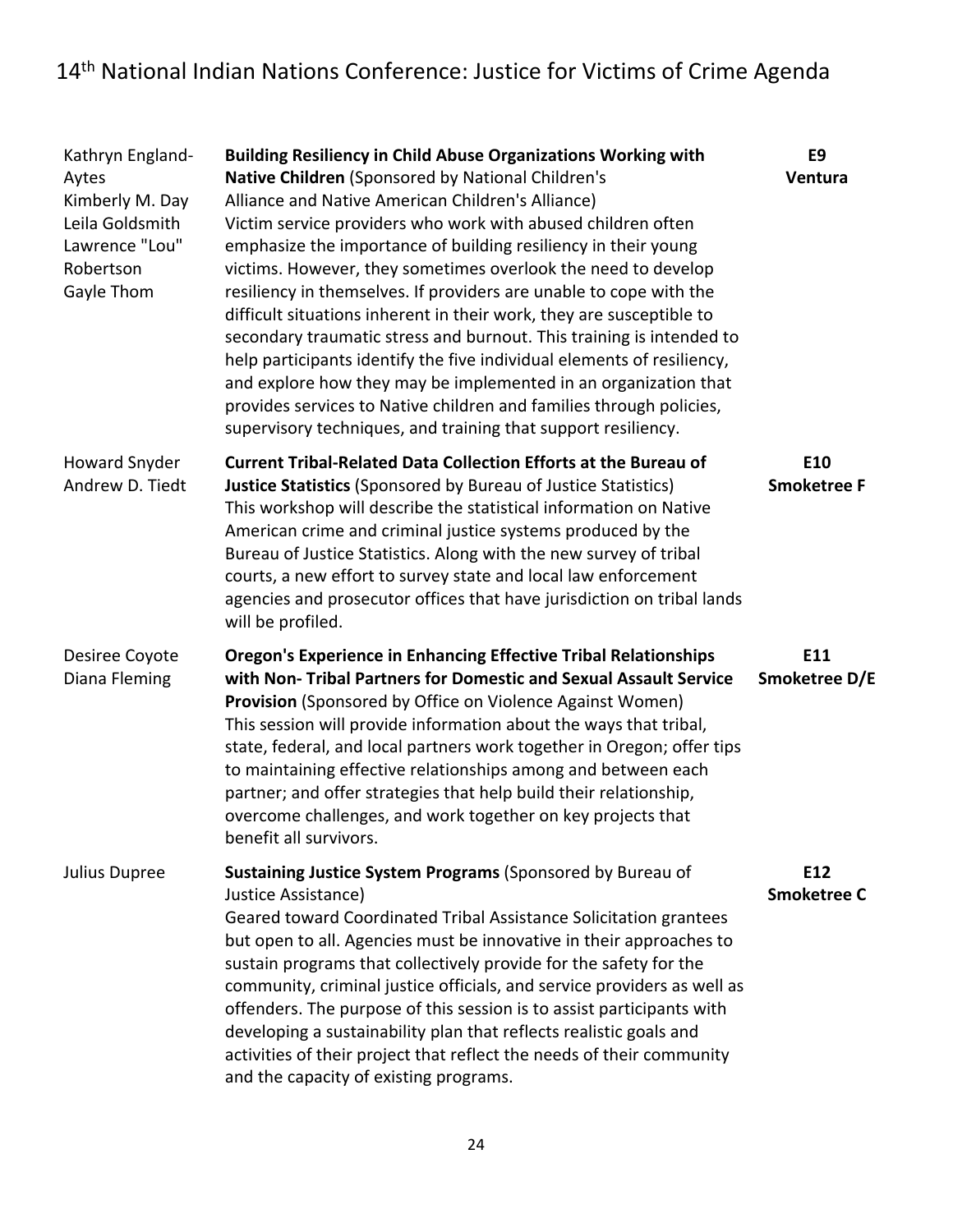| $3:00 - 3:30$ pm            | <b>BREAK</b>                                                                                                                                                                                                                                                                                                                                                                                                                                                                                                                                                                                                                                                                                                                           |                                  |
|-----------------------------|----------------------------------------------------------------------------------------------------------------------------------------------------------------------------------------------------------------------------------------------------------------------------------------------------------------------------------------------------------------------------------------------------------------------------------------------------------------------------------------------------------------------------------------------------------------------------------------------------------------------------------------------------------------------------------------------------------------------------------------|----------------------------------|
| $3:30 - 5:00$ pm            | <b>Workshops F</b>                                                                                                                                                                                                                                                                                                                                                                                                                                                                                                                                                                                                                                                                                                                     |                                  |
| Leslie Hagen                | Using Federal Law to Increase Safety for Indian Women: TLOA and<br>VAWA 2013 Implementation (Sponsored by U.S. Department of<br>Justice)<br>Native American women suffer intimate partner violence at<br>epidemic rates. Two new statutes, the Tribal Law and Order Act of<br>2010 (TLOA) and the Violence Against Women Reauthorization Act<br>of 2013 (VAWA 2013), have potentially and dramatically changed<br>the legal authority of tribal courts and have provided federal<br>prosecutors with new criminal offenses to use in the effort to hold<br>abusers in Indian country accountable. This session will cover the<br>relevant changes to federal law and provide an update on<br>implementation efforts for both statutes. | F <sub>1</sub><br><b>Andreas</b> |
| Douglas George<br>Kanentiio | The Indigenous Healing Knowledge of the Six Nations Iroquois:<br>Using the Ancestral Knowledge of the Iroquois Confederacy in<br><b>Promoting Aboriginal Justice</b><br>The session will concentrate on the specific rituals used by the<br>Iroquois to promote individual, communal, and national healing.<br>These rituals include symbols and procedures invented by<br>Skennenrahowi, the Peacemaker, a prophet who not only taught<br>healing methods but established the Iroquois Confederacy as a<br>forum through which warfare was excluded under law.                                                                                                                                                                        | F <sub>2</sub><br>Chino          |
| Sarah Henry                 | Full Faith and Credit for Tribal Protection Orders (Sponsored<br>by Office on Violence Against Women)<br>Protection orders are a tool that can help promote the safety of<br>Native women experiencing domestic violence and hold offenders<br>accountable. This interactive session will provide information on the<br>effective issuance and enforcement of tribal protection orders.<br>including the mandate that tribal orders be enforced outside of<br>Indian country.                                                                                                                                                                                                                                                          | F <sub>3</sub><br><b>Pueblo</b>  |
| Victoria Sweet              | Asserting Tribal Rights in ICWA Cases (Sponsored by National<br>Council of Juvenile and Family Court Judges)<br>This session will review tribal rights guaranteed under the Indian<br>Child Welfare Act, discuss best practices to increase the likelihood<br>tribes will retain connection with children subject to state court<br>proceedings, introduce innovative strategies for doing this, and<br>encourage session participants to share additional ideas and<br>strategies.                                                                                                                                                                                                                                                    | F4<br><b>Mohave</b>              |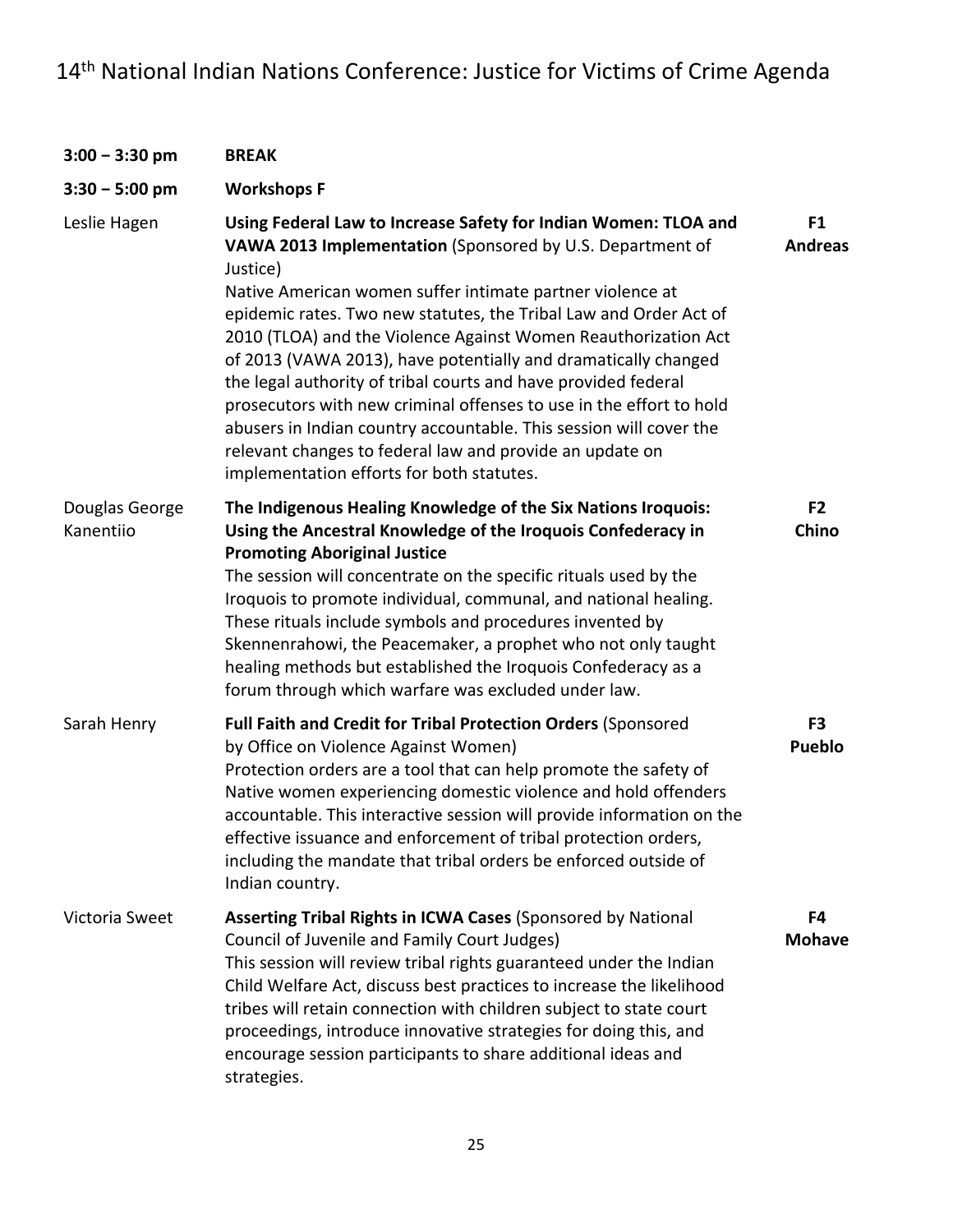| Marcella Medicine<br><b>Blanket</b><br>Vikki Eagle Bear<br>Terri<br>Yellowhammer<br>Ethleen Iron Cloud-<br><b>Two Dogs</b><br>Anna Marajavi | <b>Envisioning a Violence Free Lakota Way of Life</b><br>The vision of the Rosebud Sioux Tribe Defending Childhood Initiative<br>(RST DCI) is "a violence free Lakota way of life." The workshop<br>describes RST DCI's public education campaign toward decreasing<br>incidents of children exposed to violence on the Rosebud Indian<br>Reservation and will highlight collaboration, cultural<br>appropriateness, and technical assistance.                                                                                                                                                                                                                                                                                                                                                                                    | F5<br><b>Catalina</b>           |
|---------------------------------------------------------------------------------------------------------------------------------------------|-----------------------------------------------------------------------------------------------------------------------------------------------------------------------------------------------------------------------------------------------------------------------------------------------------------------------------------------------------------------------------------------------------------------------------------------------------------------------------------------------------------------------------------------------------------------------------------------------------------------------------------------------------------------------------------------------------------------------------------------------------------------------------------------------------------------------------------|---------------------------------|
| Linda Muise<br>Priscilla Hovland<br>Josette Peltier                                                                                         | <b>Equine/Animal Assisted Learning, Healing and Cultural</b><br><b>Enlightenment: Providing Comprehensive Wellness Programming</b><br>to High Risk High School Students<br>Youth who are victims of crime may experience an extraordinary<br>amount of trauma throughout their lives resulting in significant<br>mental health and behavioral challenges with the propensity for<br>devastating lifelong consequences. Horses and other animals have<br>unique abilities to teach and facilitate growth and healing. Each<br>challenge demands a comprehensive approach using best practice<br>standards and innovative strategies.                                                                                                                                                                                               | F <sub>6</sub><br><b>Madera</b> |
| Eric Szatkowski                                                                                                                             | The Dark Side of Digital Technology: Trends in Child Exploitation<br>This workshop will demonstrate how unsupervised and/or<br>inappropriate use of technology by children places them at risk for<br>many types of victimization, including sexual assault,<br>sextortion/blackmail, self-producing child pornography images<br>and/or videos, child sex trafficking, and the social and psychological<br>damage caused by the loss of innocence. This session takes a<br>comprehensive look into the latest trends in digital exploitation of<br>children, including social media, web camera deceptions, grooming<br>in online games, and risky cell phone apps. Using high-profile cases,<br>this session explains techniques used by predators and offers ideas<br>to fight the ongoing battle of online child exploitation. | F7<br>Pasadena                  |
| Susan Whitehorse<br>Mark Waukau                                                                                                             | Missing and Exploited Children in Indian Country<br>Using a specific tribal case study, this session will provide<br>participants with an opportunity to learn what family members face<br>when a child is missing, and how a family copes with the pain and<br>anguish while also participating in search efforts. Natasha Barnes, a<br>two-year-old Menominee Nation child, was abducted from her<br>home and missing for thirty years. Recently, Natasha was safely<br>located and reunited with her family on the Menominee Nation<br>Reservation. The Barnes family now wishes to reach out to all of<br>Indian country in the hope of encouraging and supporting other<br>tribal families who may have missing or exploited children.                                                                                       | F8<br><b>Sierra</b>             |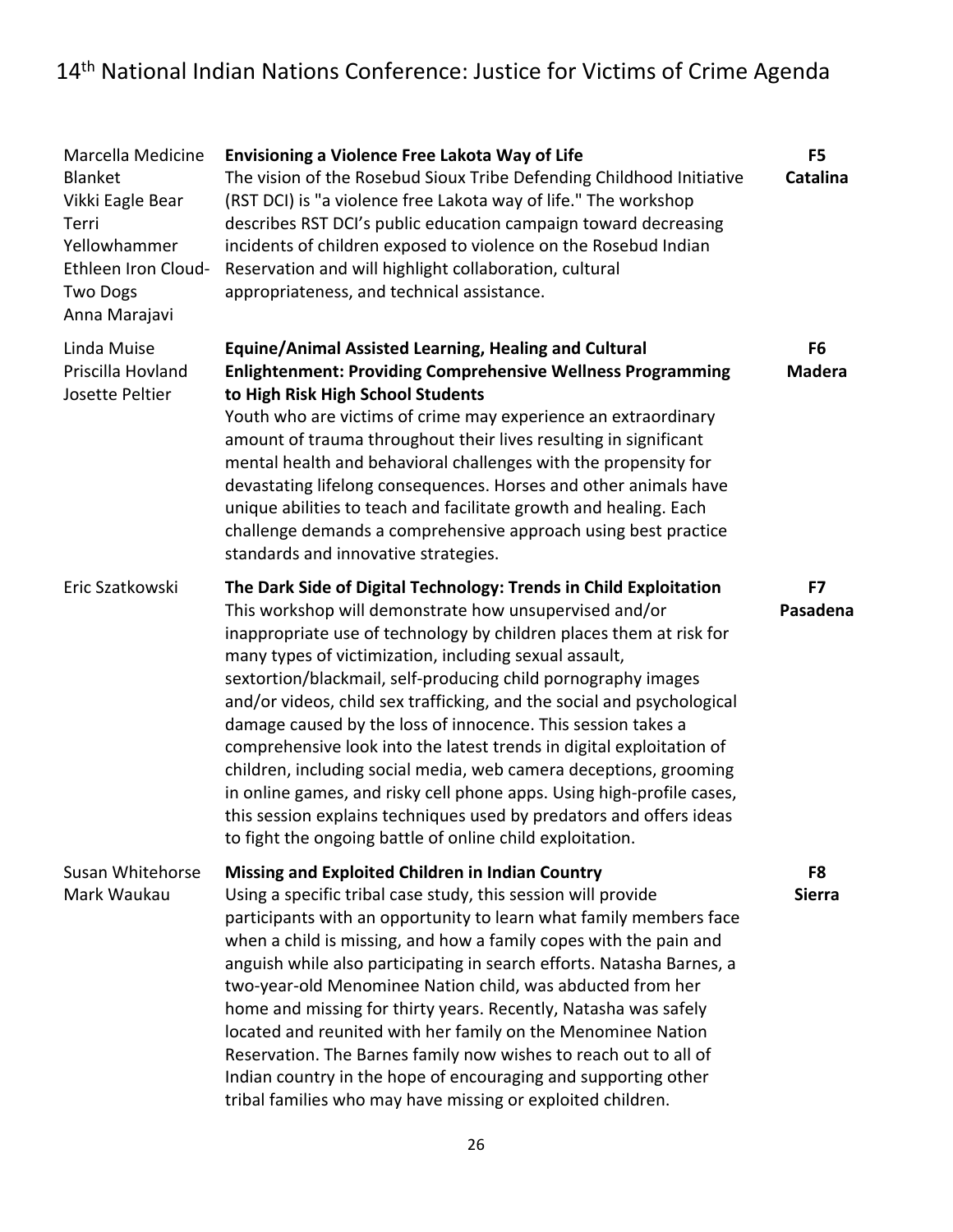| Dave Baldridge<br><b>Teri Covington</b>       | Indian Country Child and Infant Death Investigations: A Multi-<br>Disciplinary Approach that Honors Our Children and Families<br>Native American infants suffer SIDS and Sudden and Unexpected<br>Infant Death rates three times higher than whites/Hispanics. Causes<br>of death are difficult to identify. Child abuse deaths are even more<br>challenging. High-quality scene investigation tells the story and<br>provides answers-for family, prevention, and when needed, justice<br>for the child. Learn new techniques, including scene reenactments.                                                                                                                                                                                                                                                                                                                                                                                     | F <sub>9</sub><br>Ventura |
|-----------------------------------------------|---------------------------------------------------------------------------------------------------------------------------------------------------------------------------------------------------------------------------------------------------------------------------------------------------------------------------------------------------------------------------------------------------------------------------------------------------------------------------------------------------------------------------------------------------------------------------------------------------------------------------------------------------------------------------------------------------------------------------------------------------------------------------------------------------------------------------------------------------------------------------------------------------------------------------------------------------|---------------------------|
| Jim Antal<br>Natasha Anderson<br>Ron Whitener | A Foundation To Build Upon: Developing A Versatile Juvenile Code<br>For Indian Country(Sponsored by Bureau of Indian Affairs in<br>partnership with Office of Juvenile Justice and Delinquency<br>Prevention)<br>This workshop will focus on the background, process and future plan<br>of action in completing the development of a "Model Indian Juvenile<br>Code" as required by 25 U.S.C. § 2454. The workshop will offer<br>opportunities for discussion on the plan of action to develop the<br>code including adding relevant provisions from the Affordable<br>Healthcare Act, ensuring adherence to the core protections of the<br>Juvenile Justice and Delinquency Prevention Act of 1974, soliciting<br>tribal input, government-to-government consultation, publication of<br>the code and a policy academy/training opportunity for tribes to<br>take the code and adapt it to their own specific traditional and<br>cultural needs. | F10<br><b>Smoketree F</b> |
| Rodina Cave<br>Gina Jackson                   | Indian Child Welfare Act Update and Listening Session (Sponsored<br>by the Office of the Assistant Secretary-Indian Affairs, U.S.<br>Department of the Interior)<br>The Department of the Interior will host an Indian Child Welfare Act<br>(ICWA) Working Group update and listening session on ICWA<br>compliance. The Department of the Interior will share updates on<br>ongoing efforts being made by the Federal Government to ensure<br>ICWA compliance is strengthened. Participants will be able to<br>contribute their voices to the vision of strengthening compliance<br>and help lead the way in protecting American Indian and Alaska<br>Native children.                                                                                                                                                                                                                                                                           | F11<br>Smoketree D/E      |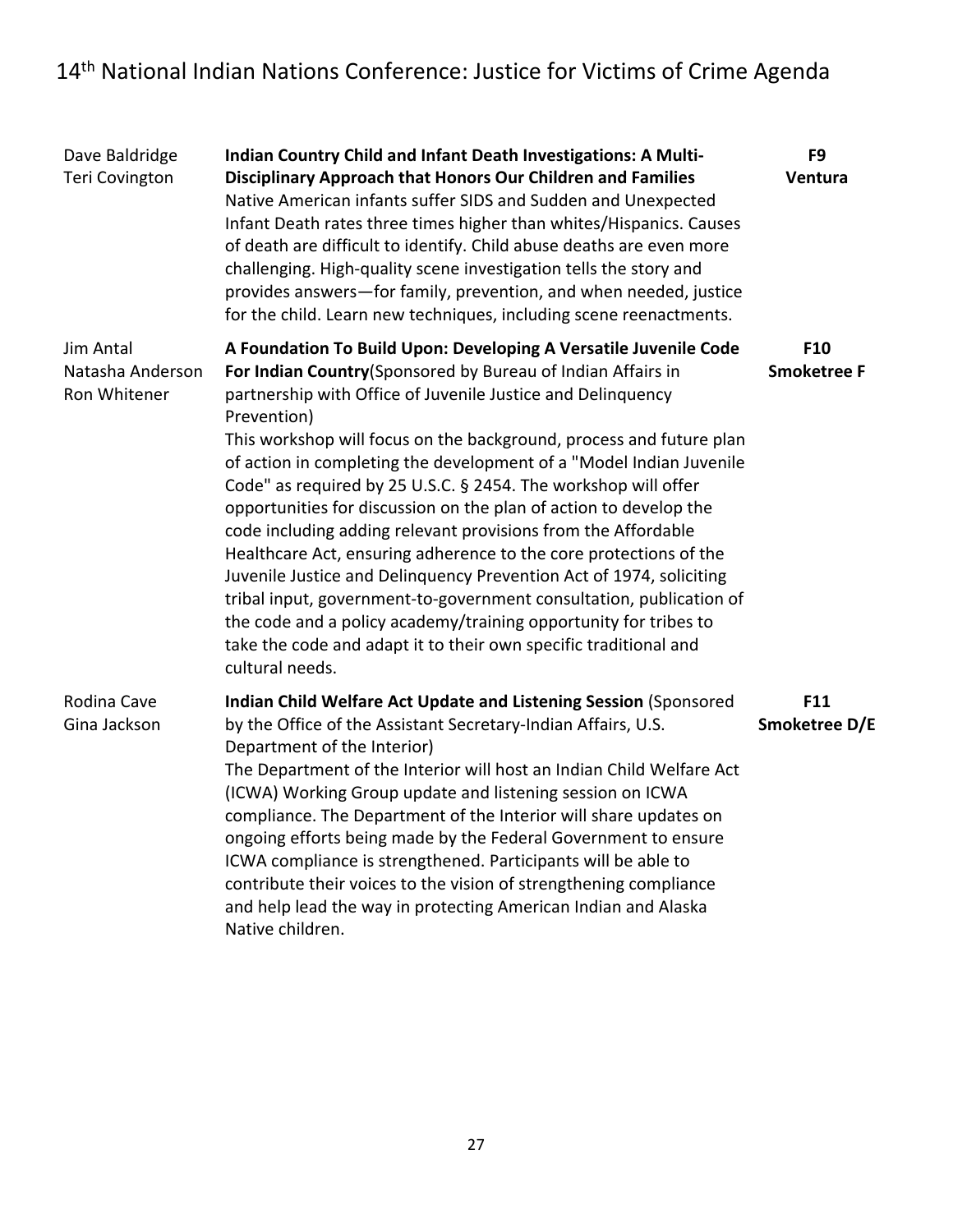- Julius Dupree **Strategic Planning to Address Justice System Needs** (Sponsored **F12** by Bureau of Justice Statistics) **Smoketree C** Geared toward Coordinated Tribal Assistance Solicitation grantees but open to all. This workshop is designed to assist tribes in enhancing justice system planning efforts. During the workshop, attendees will learn techniques to clearly define the intended outcome for a project and then develop an action plan that outlines a framework for success. The workshop will assist tribes in enhancing community justice planning efforts.  **7:00 − 9:30 pm Wiping of Tears Ceremony** (*Optional*) **Catalina**
	- Jim Clairmont (*Sicangu Lakota*) Spiritual Leader

### Saturday, December 13, 2014

#### **9:00 − Noon Closing Plenary Session**

#### **Emcees**

 Sarah Deer (*Mvskoke*) (*Invited*) Bonnie Clairmont (*Ho‐Chunk*)

 **Honoring Victim/Survivor Voices** Honoring/Traveling Song

The Boyz

#### **Generational Voices Uniting for Solutions**

#### **Indian Law and Order Commission 2013 Report**

- Hon. Theresa M. Pouley (*Colville Confederated Tribes*), Tulalip Chief Judge, Commission Member
- Carole Goldberg, UCLA Law Professor and Vice Chancellor, Commission Member
- Jefferson Keel (*Chickasaw Nation*) Lieutenant Governor, Chickasaw Nation Commission Member